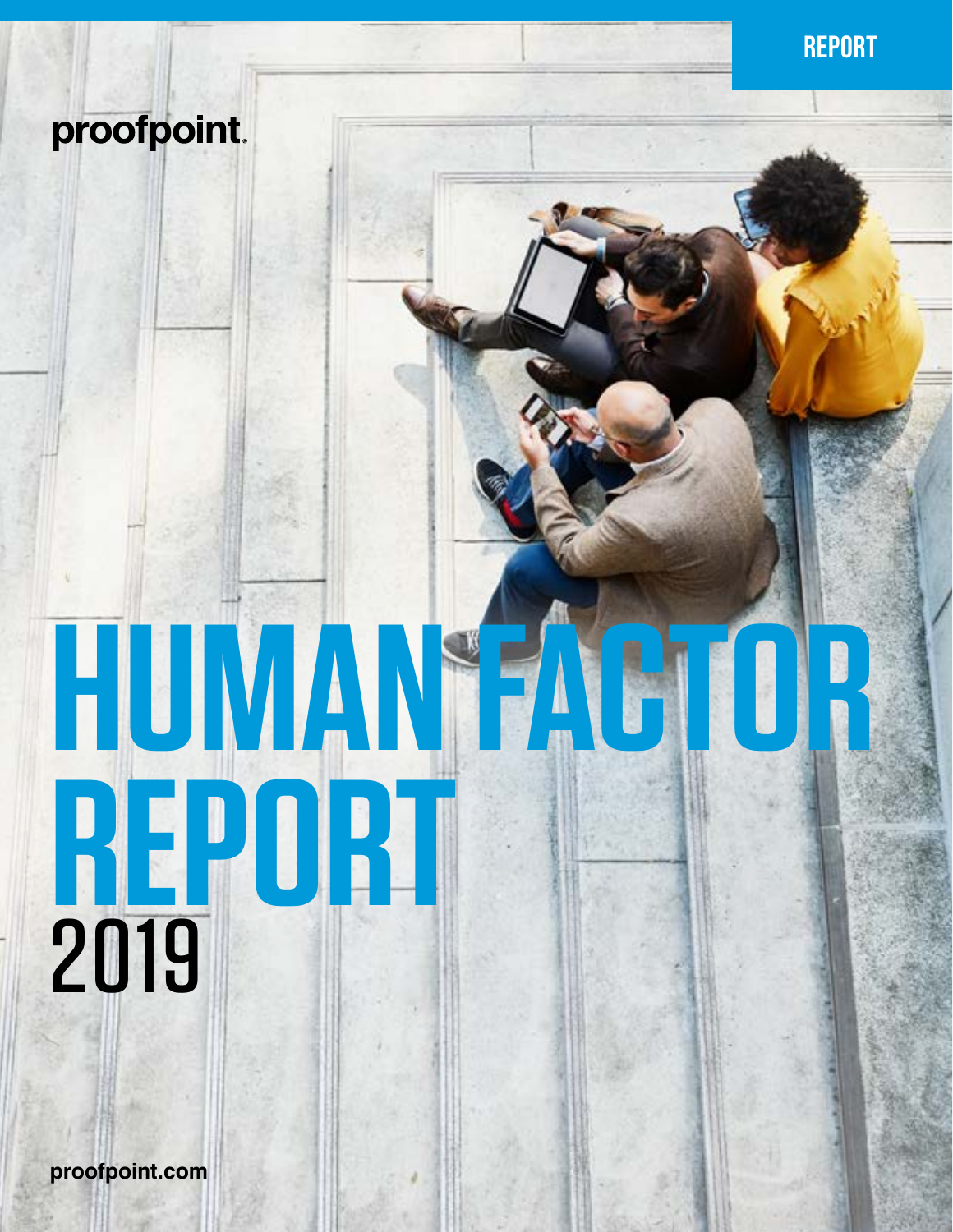# **THE HUMAN FACTOR 2019**

Each year, cyber criminals continue to refine their use of social engineering, relying on human interaction rather than automated exploits to install malware, initiate fraudulent transactions, steal data, and engage in other malicious activities. Less than 1% of the attacks we observed made use of system vulnerabilities. The rest exploited "the human factor": the instincts of curiosity and trust that lead well-intentioned people to click, download, install, open, and send money or data.

Instead of attacking computer systems and infrastructure, threat actors focused on people, their roles within an organization, the data to which they had access, and their likelihood to "click here." Whether attacking at a massive scale in large, indiscriminate campaigns, going after specific industries or geographies with more targeted campaigns, or seeking out a single person within an organization, attackers and their sponsors consistently found human beings to be the most effective vectors to infiltrate organizations and facilitate fraud and theft.

While ransomware was the biggest threat of 2017, the last 18 months have seen a marked shift towards information-stealing malware, with social engineering becoming ever more pervasive and effective at preying on people. Whether sending impostor messages that appear to come from a trusted colleague or installing increasingly robust malware that can silently profile individuals and steal data and credentials to make future attacks more effective, threat actors are following the money. While cryptocurrency volatility and a growing ability to detect and mitigate ransomware may have driven this shift initially, the information provided by victims via malware and phishing attacks is fueling revenue streams and facilitating future attacks.

Regardless of the means of attack—email, cloud applications, the web, social media, or other vectors—threat actors repeatedly demonstrated the effectiveness of the social engineering tactics that convinced victims to click malicious links, download unsafe files, install malware, transfer funds, and disclose sensitive information at scale. Whether financially motivated or state-sponsored, attackers all had one thing in common: an understanding of and a willingness to take advantage of the human factor.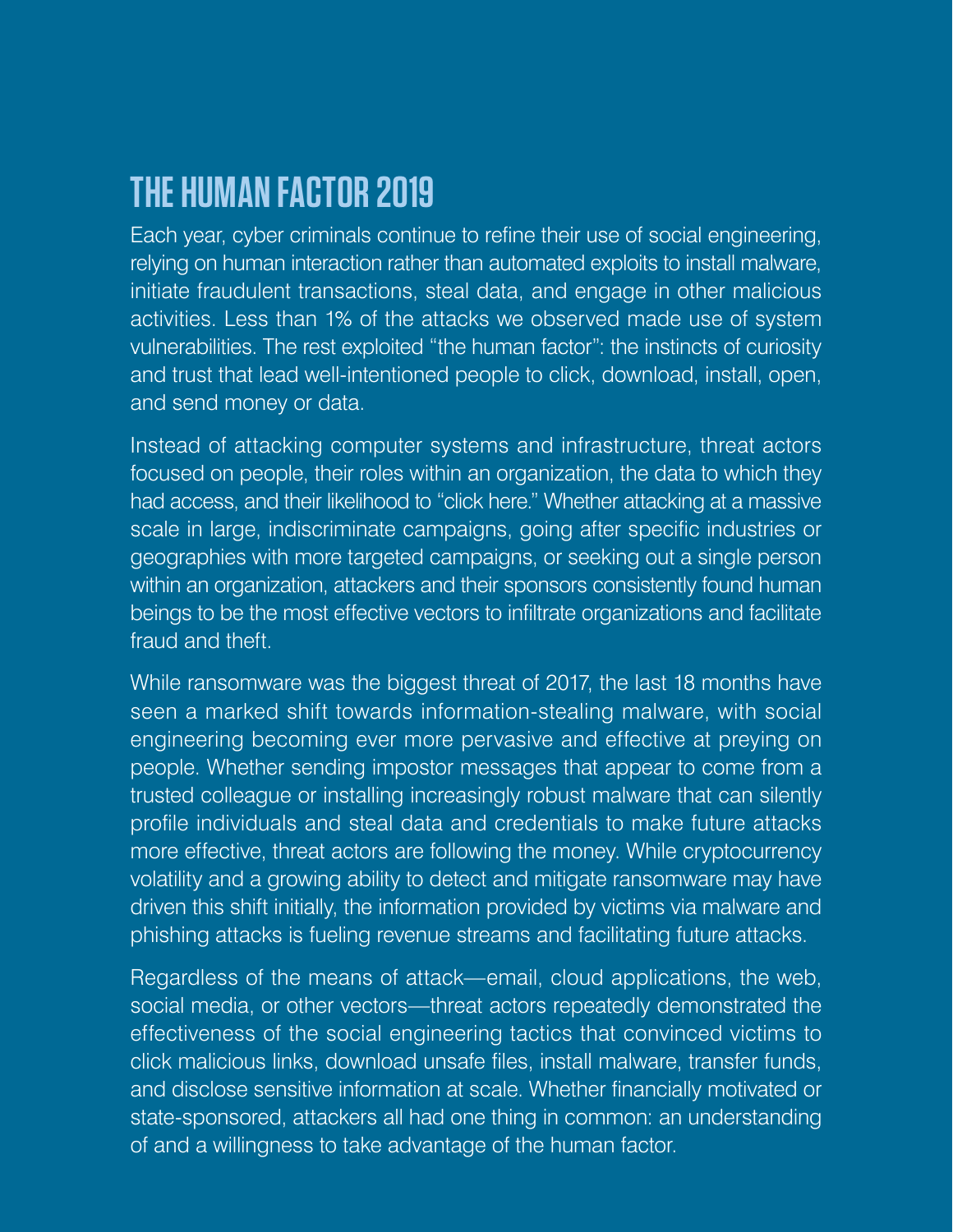# **TABLE OF CONTENTS**

| Relative distribution of malware strains for the top five targeted industries, 2018  12  |  |
|------------------------------------------------------------------------------------------|--|
|                                                                                          |  |
|                                                                                          |  |
|                                                                                          |  |
|                                                                                          |  |
|                                                                                          |  |
| Relative distribution of attack techniques for the top five targeted industries, 2018 14 |  |
|                                                                                          |  |
|                                                                                          |  |
|                                                                                          |  |
|                                                                                          |  |
|                                                                                          |  |
|                                                                                          |  |
|                                                                                          |  |
|                                                                                          |  |
|                                                                                          |  |
|                                                                                          |  |
|                                                                                          |  |
|                                                                                          |  |
|                                                                                          |  |
|                                                                                          |  |
|                                                                                          |  |
|                                                                                          |  |
|                                                                                          |  |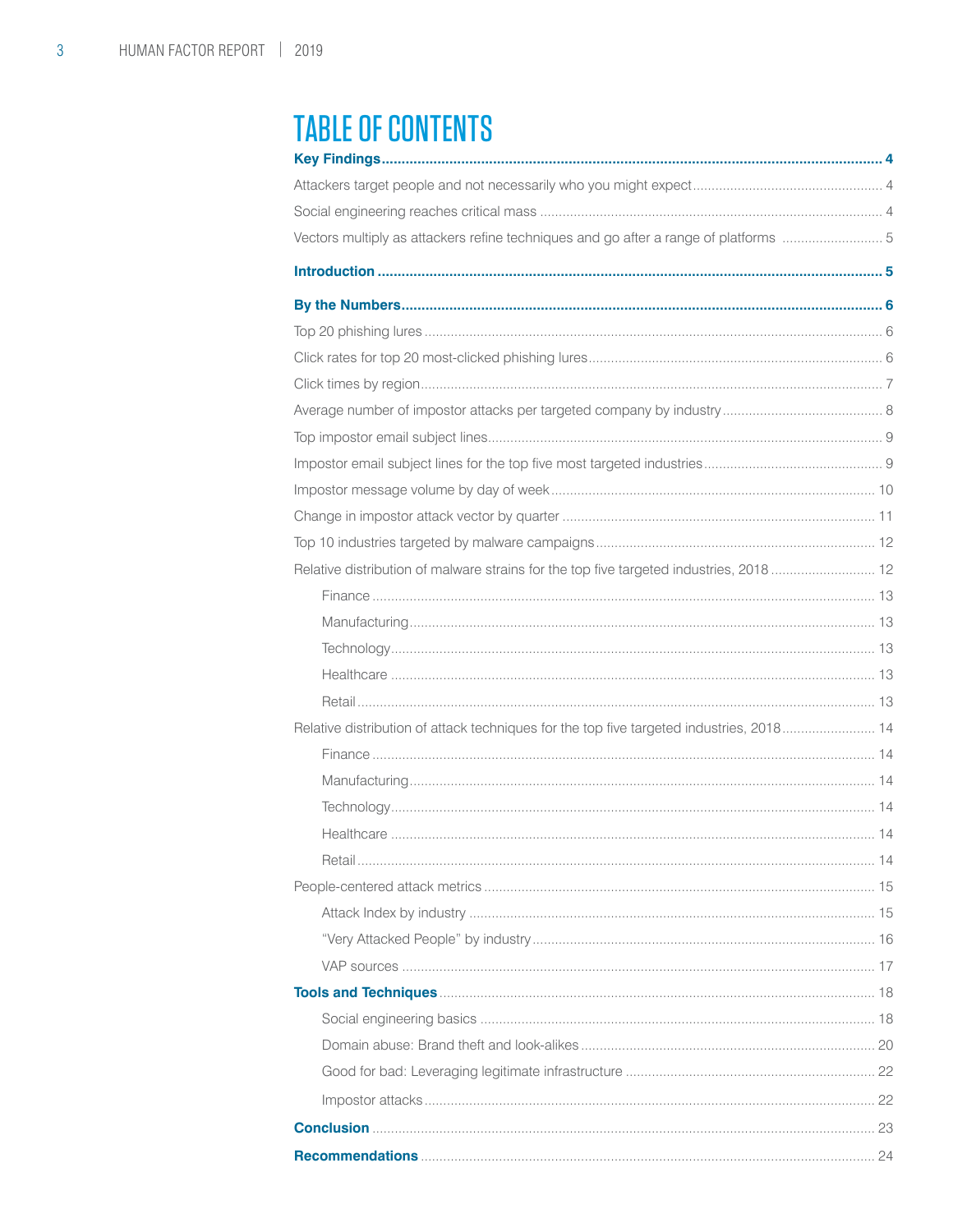# <span id="page-3-0"></span>KEY FINDINGS

Email remains the top attack vector. Threats range from malicious spam that clogs inboxes and wastes resources to impostor attacks that can cost organizations and people millions of dollars. Threat actors attack cloud applications, leverage increasingly robust multi-purpose malware, and seek out new ways to steal both money and data directly.

Here are the key findings from Proofpoint research over the 18 months of 2018 and the first half of 2019. The results, based on data collected across our global customer base and analysis of billions of messages per day and hundreds of millions of domains, highlight the ways in which actors are increasingly exploiting "the human factor."

# Attackers target people and not necessarily who you might expect

The modern threat landscape is increasingly "people-centric." Attacks focus on people and identities rather than infrastructure, making it more important than ever to identify which users in an organization represent the greatest sources of risk.

- "Very Attacked People" (VAPs) represent significant areas of risk for organizations. They tend to be either easily discovered identities or targets of opportunity like shared public accounts. Of the identified VAPs, 36% of the associated identities could be found online via corporate websites, social media, publications, and more.
- VAPs are not necessarily high-profile individuals either (VIPs such as C-level executives). Only 7% of executive emails could be found online.
- For the VIPs who are also VAPs, almost 23% of their email identities could be discovered simply by a Google search.
- Education, finance, and advertising/marketing were the industries with the highest average Attack Index, an aggregated measure of attack severity and risk.

# Social engineering reaches critical mass

Attackers are increasingly focused on obtaining credentials to feed further attacks and are improving the social engineering techniques with which they obtain them. Similarly, malware distribution is far more focused on establishing a silent foothold in organizations to commit fraud and steal data and credentials rather than simply smash-and-grab via ransomware attacks.

- Generic email harvesting accounted for almost 25% of all phishing schemes in 2018. In 2019, Microsoft Office 365 phishing has been the top scheme, but the focus remains credential harvesting.
- The most effective phishing lures in 2018 were dominated by "Brain Food," a diet and brain enhancement affiliate scam that harvested credit cards. However, 2019 saw a shift in terms of effectiveness towards cloud storage, DocuSign, and Microsoft cloud service phishing.
- Impostor attacks include schemes like business email compromise (BEC) and also include increasingly mainstream identity deception techniques used in a variety of scenarios supporting social engineering and more effective people-centered campaigns. 2018 saw impostor attacks at their highest levels in the engineering, automotive, and education industries. This likely reflects easily exploited supply chain complexities in the first two and highvalue targets and user vulnerabilities—especially among student populations—in the latter.
- Over 99% of emails distributing malware required human intervention—following links, opening documents, accepting security warnings, and other behaviors—for them to be effective.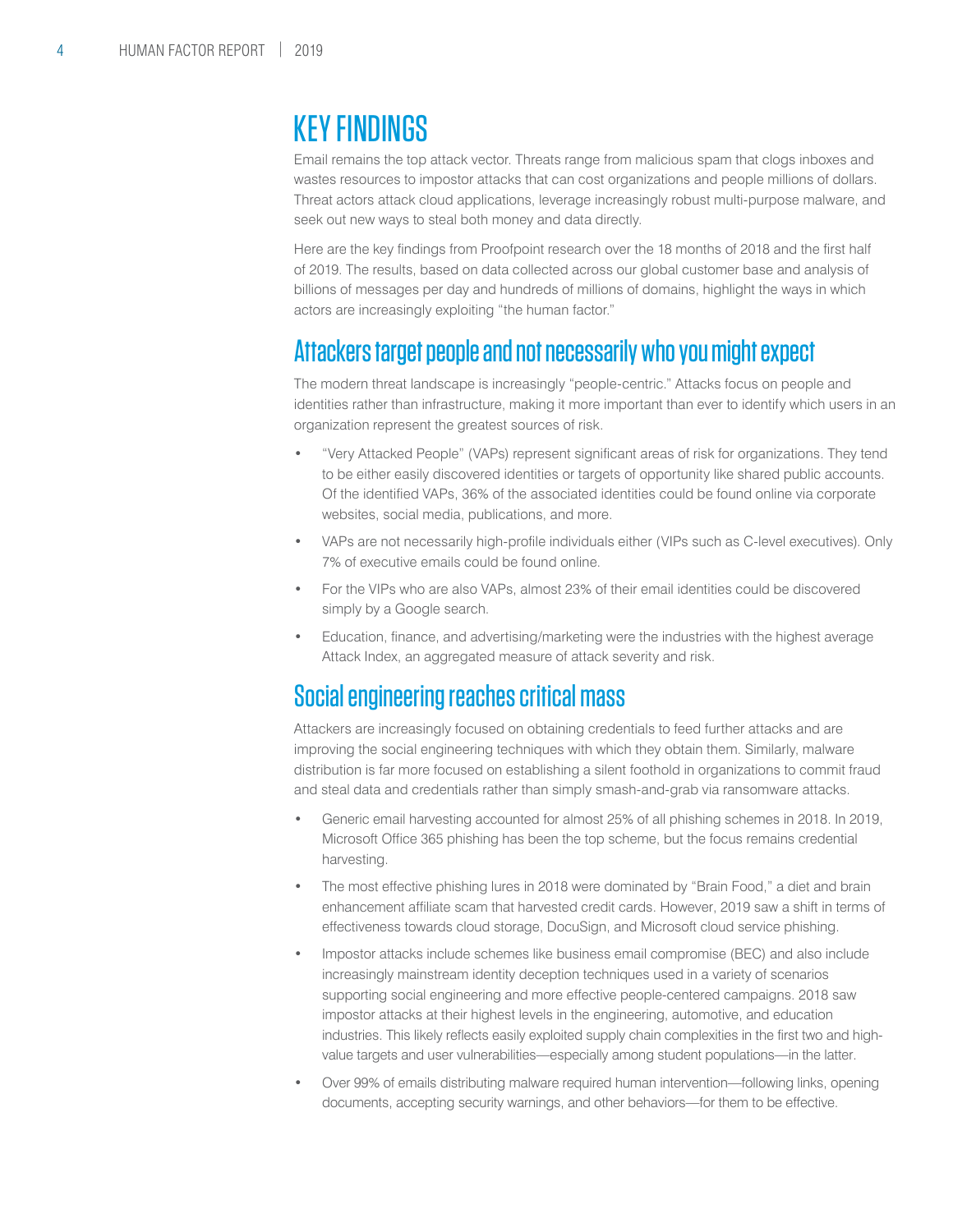# <span id="page-4-0"></span>Vectors multiply as attackers refine techniques and leverage a range of platforms

The ways in which attackers select and target potential victims multiply as attackers refine techniques and leverage a range of platforms:

Themes vary widely by both actor and intended target. Food, shelter, love, and money are perennial favorites, feeding everything from threats of lawsuits over food poisoning in attacks on restaurants to rampant sextortion schemes targeting individuals.

- BEC tactics—building rapport with attacked individuals, multiple points of contact, and creating a sense of urgency, among others—began appearing more frequently in attacks involving commodity malware.
- Domain fraud and abuse ramped up even more, with attackers leveraging a range of techniques from look-alike domains to legitimate secure certificates to make malicious websites appear trustworthy.

# INTRODUCTION

Malware-free attacks like business email compromise (BEC) and credential phishing continue to rapidly gain momentum as threat actors consistently attack individuals and business processes rather than specific systems and software. Similarly, attacks on Software-as-a-Service (SaaS) accounts and platforms create new risks for businesses that are increasingly reliant on the cloud. At the same time, malware-based attacks have shifted almost entirely to payloads that support long-term credential theft, information gathering, and the ability to flexibly load new malware in the future—all while evading detection. This pendulum swing toward persistent, non-destructive infection and information theft allows attackers to collect more and more data about us, all of which can be turned around in a feedback loop for a range of highly targeted attacks.

This year, we are uniquely positioned to examine four key components of the attacks businesses and individuals face every day:

- Who within an organization is being attacked?
- How are phishing and impostor attacks (including BEC) evolving?
- What malware is being used to attack individuals and organizations? And how is it being targeted and used?
- What kinds of attacks are increasingly targeting the SaaS platforms on which people and businesses rely? And how does the trend towards pervasive credential phishing (both socially engineered and malware-driven) feed into this?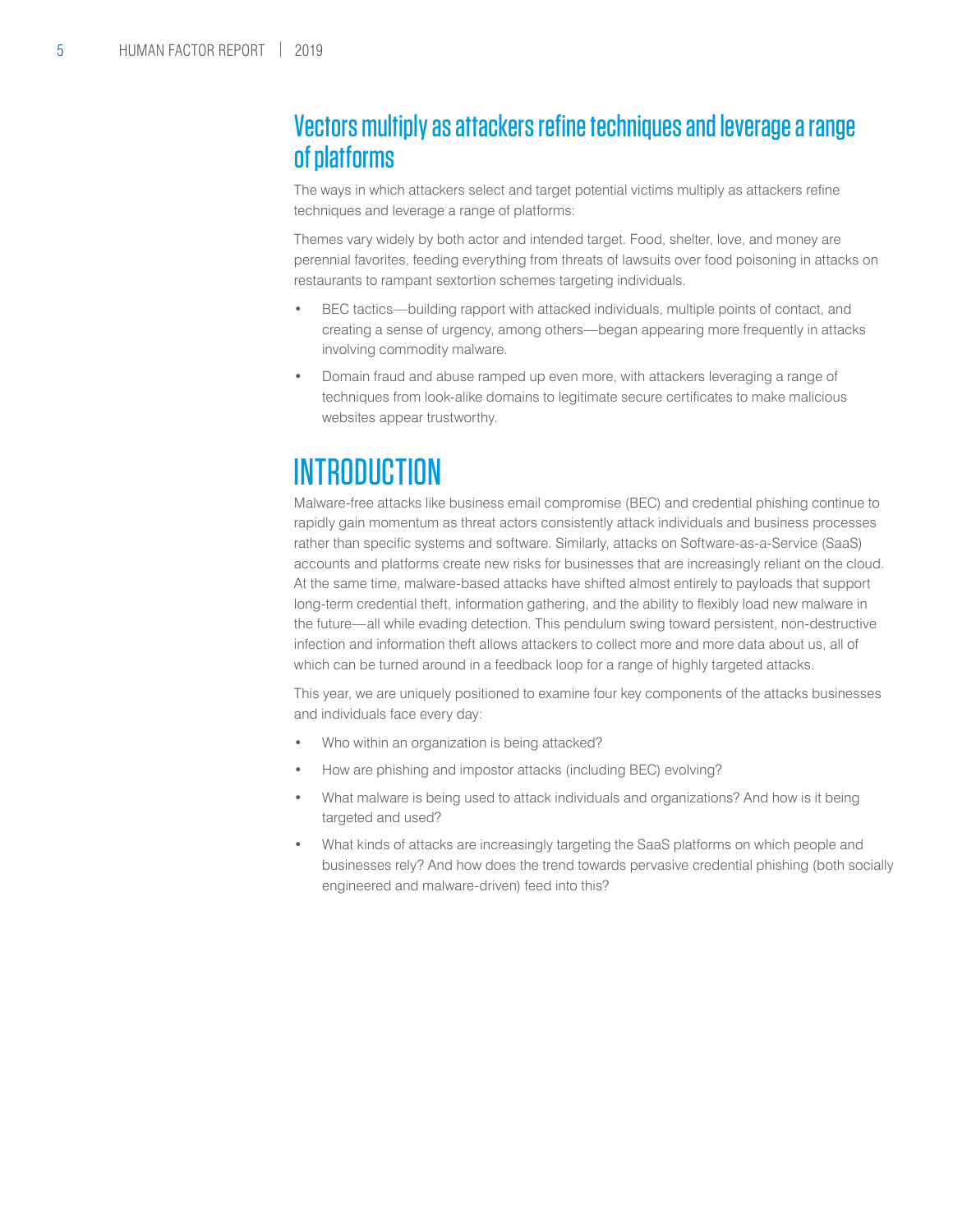# **BY THE NUMBERS** Top 20 phishing lures

Phishing lures leverage a range of brands and are set to resemble login portals from banks, online retailers, webmail, and more. While some are phishing for credentials from specific services, it appears that many are simply looking for the email logins used with various services to inform credential-stuffing attacks. By far, the most prevalent phishing campaigns in 2018 sought a variety of email login credentials, often offering to allow users to log in to fake services with any number of email accounts. This type of generic email harvesting accounted for almost 25% of all phishing schemes.





**CHALBHAI** 

Chalbhai phishing refers to a range of campaigns associated with templates created and sold by a group collectively referred to as Chalbhai based on artifacts in the templates.

#### **CLICK RATE**

The number of times a single message in a campaign entices a recipient to click a link. Click rates greater than 1 suggest that a message may have been forwarded frequently or the URL in the message was revisited multiple times on average across the campaign.

In the first half of 2019, the focus has remained on email credential phishing, although Microsoft Office 365 account phishing took the top spot from more generic efforts. So-called "Chalbhai phishing" took the third spot. **CHALBHAI** phishing targets credentials for a number of top U.S. and international banks, telecommunications companies, and Microsoft services (among others), using a range of templates attributed to a single group but leveraged by multiple actors.

# Click rates for top 20 most-clicked phishing lures

As we noted in previous years, the most-clicked lures are not necessarily the same as the most common phishing lures. In 2018, Brain Food phishing was by far the most clicked lure, with click rates over 1.6 **CLICKS PER MESSAGE**. This indicates that the messages themselves are shared and clicked through multiple times on many occasions. Brain Food refers to a botnet that distributes diet and mental enhancement spam and routinely sends users to credit card harvesting pages among others. Blackboard phishing, which collects credentials for the popular school management system, WeTransfer (a file-sharing service), and Zoominfo (a business contact database) all had click rates above 0.6 clicks per message.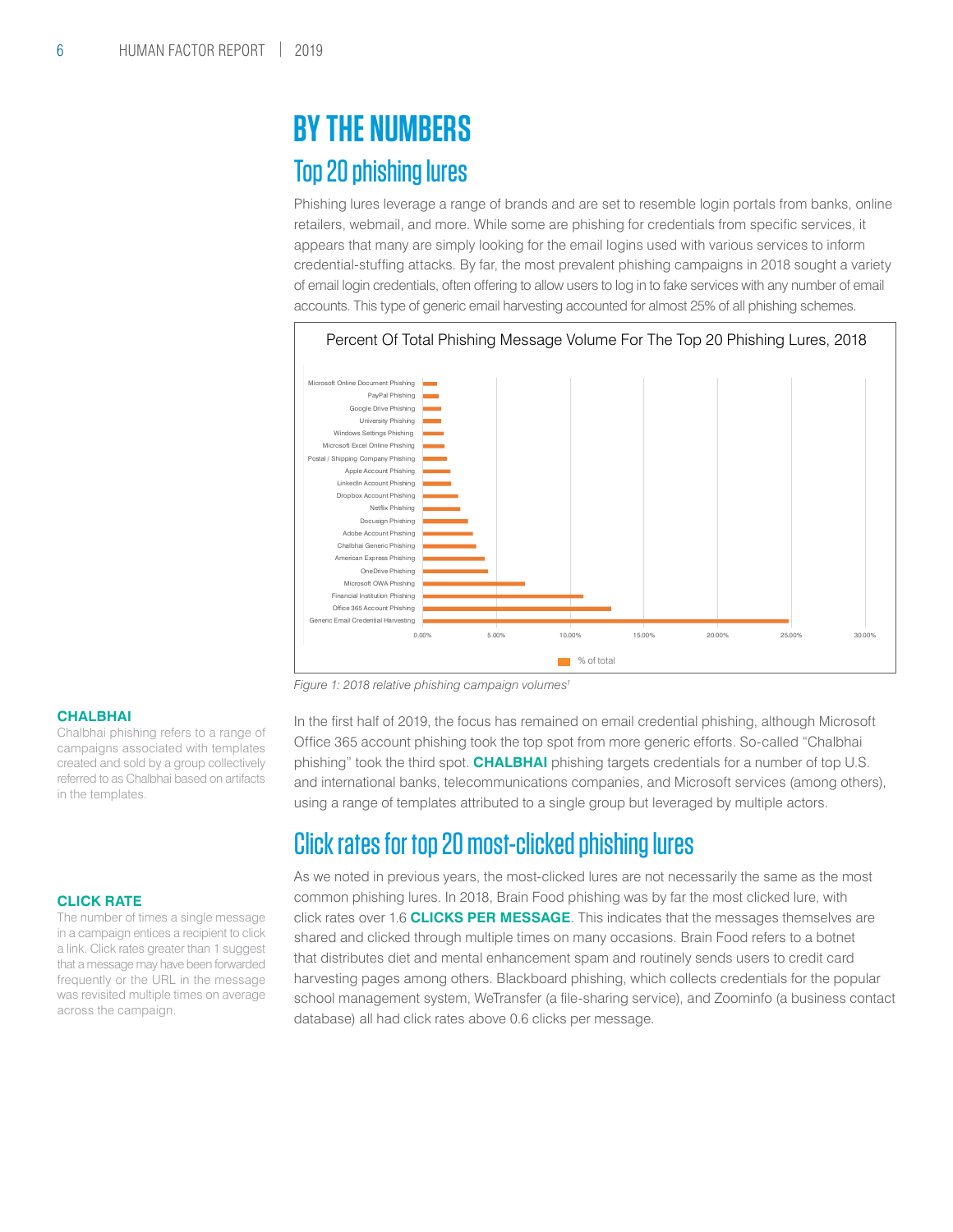<span id="page-6-0"></span>

*Figure 2: 2018 average click rates for phishing messages from the top 20 most-clicked lures*

#### Click rates were nearly identical across industries, between 20% and 22% for all lures in aggregate.

However, in the first half of 2019, we have observed a shift towards cloud storage lures in terms of effectiveness—DocuSign, and Microsoft cloud service phishing in particular—with Brain Food activity dropping off and educational phishing often loaded towards the third quarter as school begins.

### **Click times by region**

Click times have traditionally shown significant regional differences, reflecting differences in work culture and email habits among major global regions. Figure 3 shows the percentage of phishing links clicked by time of day, with Asia-Pacific and North American organizations far more likely to read and click early in the day and Middle Eastern and European users more likely to click midday and after lunch. This is important for defenders in organizations looking to enhance training, mitigation, and end-user outreach around phishing. Click times were averaged across five quarters, as they showed little quarter-to-quarter variation. These habits appear relatively fixed.



*Figure 3: Relative click times by region, adjusted for local times, Q1 2018-Q1 2019*

## IN THE FIRST HALF OF 2019, WE HAVE OBSERVED A SHIFT TOWARDS CLOUD STORAGE LURES IN TERMS OF EFFECTIVENESS.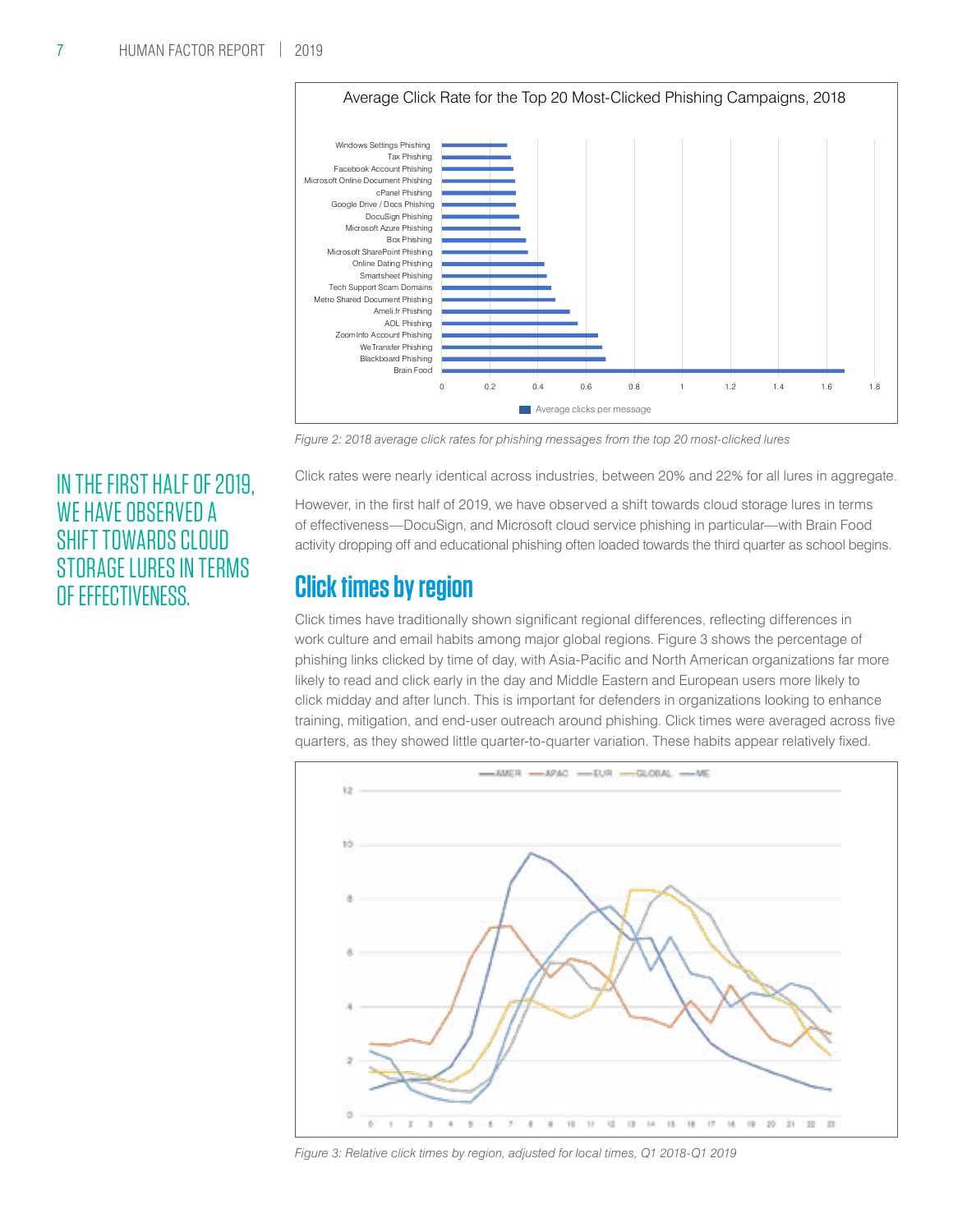#### **IMPOSTOR ATTACK**

Impostor attacks rely on a range of identity deception techniques to trick users into completing an action. These techniques can include domain spoofing, the use of look-alike domains, and more.

# Average number of impostor attacks per targeted company by industry

2018 saw **IMPOSTOR ATTACKS** at their highest levels in the engineering, automotive, and education industries, likely reflecting easily exploited supply chain complexities in the first two and high-value targets and user vulnerabilities, especially among student populations, in the latter.



*Figure 4: Impostor attacks by industry relative to the weighted global average impostor attacks per targeted organization*

To date in 2019, we have observed a shift in the most highly targeted industries, with financial services, manufacturing, education, healthcare, and retail rounding out the top five. Regardless of industry, however, there continues to be no correlation between the size of targeted companies and the number of impostor attacks they receive. While larger organizations may be attractive for their deep pockets, smaller companies may be more vulnerable due to relative lack of controls and awareness, both of which create lucrative potential outcomes for threat actors.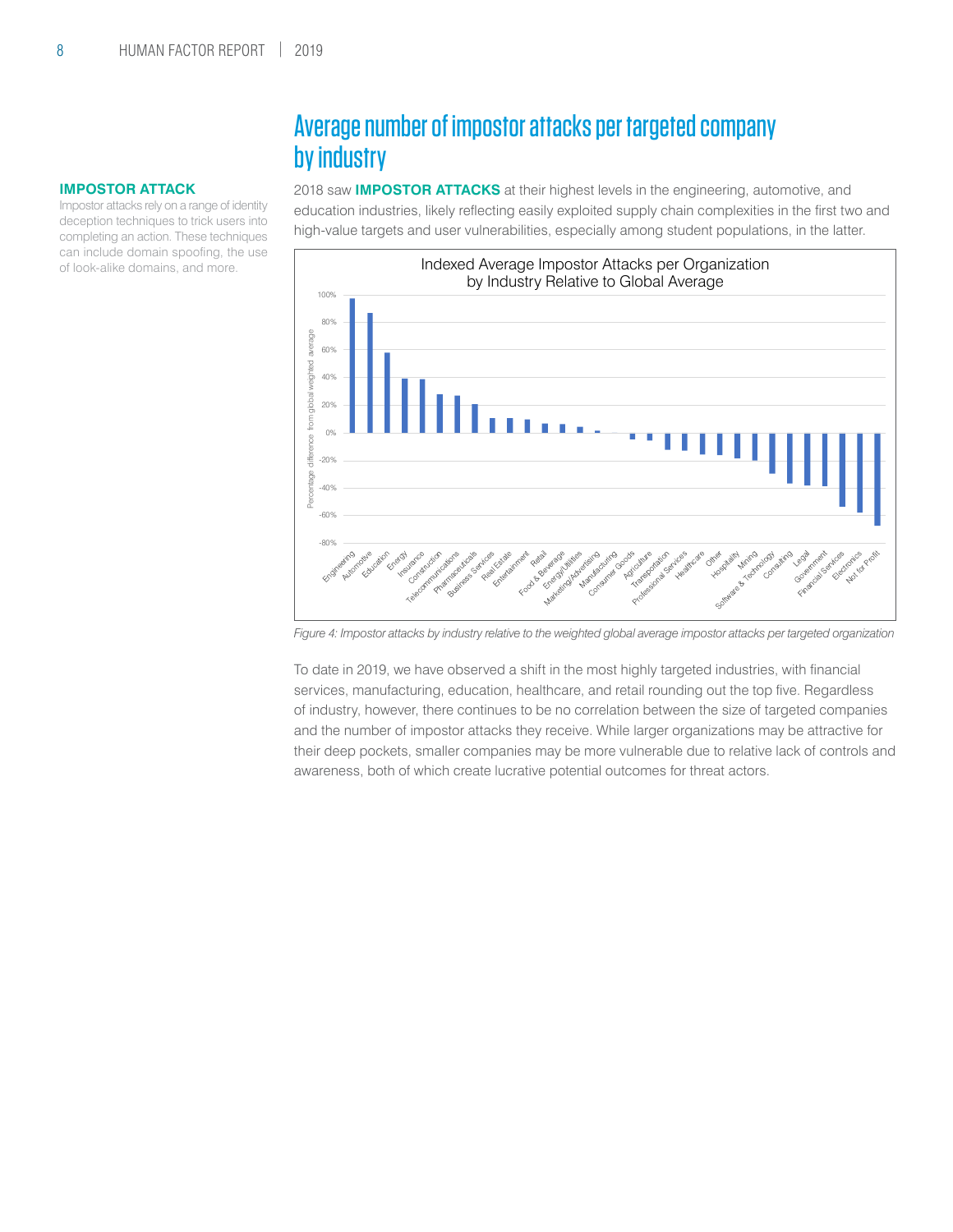## <span id="page-8-0"></span>Top impostor email subject lines

Common subject lines in impostor emails continue to shift away from those related to a "Request" and towards "Payment" scams. Similarly, "Urgent" subjects are showing an upward trend while W2-related attacks maintained their expected seasonal upticks at the end of 2018 and beginning of 2019, corresponding to tax processing seasons.



*Figure 5: Most common subject line categories in impostor emails indexed by quarter, Q1 2018 to Q1 2019*

# Impostor email subject lines for the top five most targeted industries

Subject lines associated with impostor emails not only vary seasonally but also by industry. Looking more closely at the top five targeted industries, we see that education receives a disproportionate number of impostor emails related to "Request" and "Greeting" while attacks on engineering firms, for example, favor "Urgent" and "Request" messages. In any of these cases, the subject lines associated with impostor attacks are often tailored to the receiving industry in ways that more traditional **AFFILIATE** or malware-bearing spam is not.



#### **AFFILIATE SPAM**

A type of spam that entices users to visit pages for pharmaceuticals, work-fromhome schemes, books, dating sites, or any number of services that pay affiliates in multi-level marketing schemes for clicks through to their sites.

*Figure 6: Top impostor email subject categories broken out by the five most targeted industries*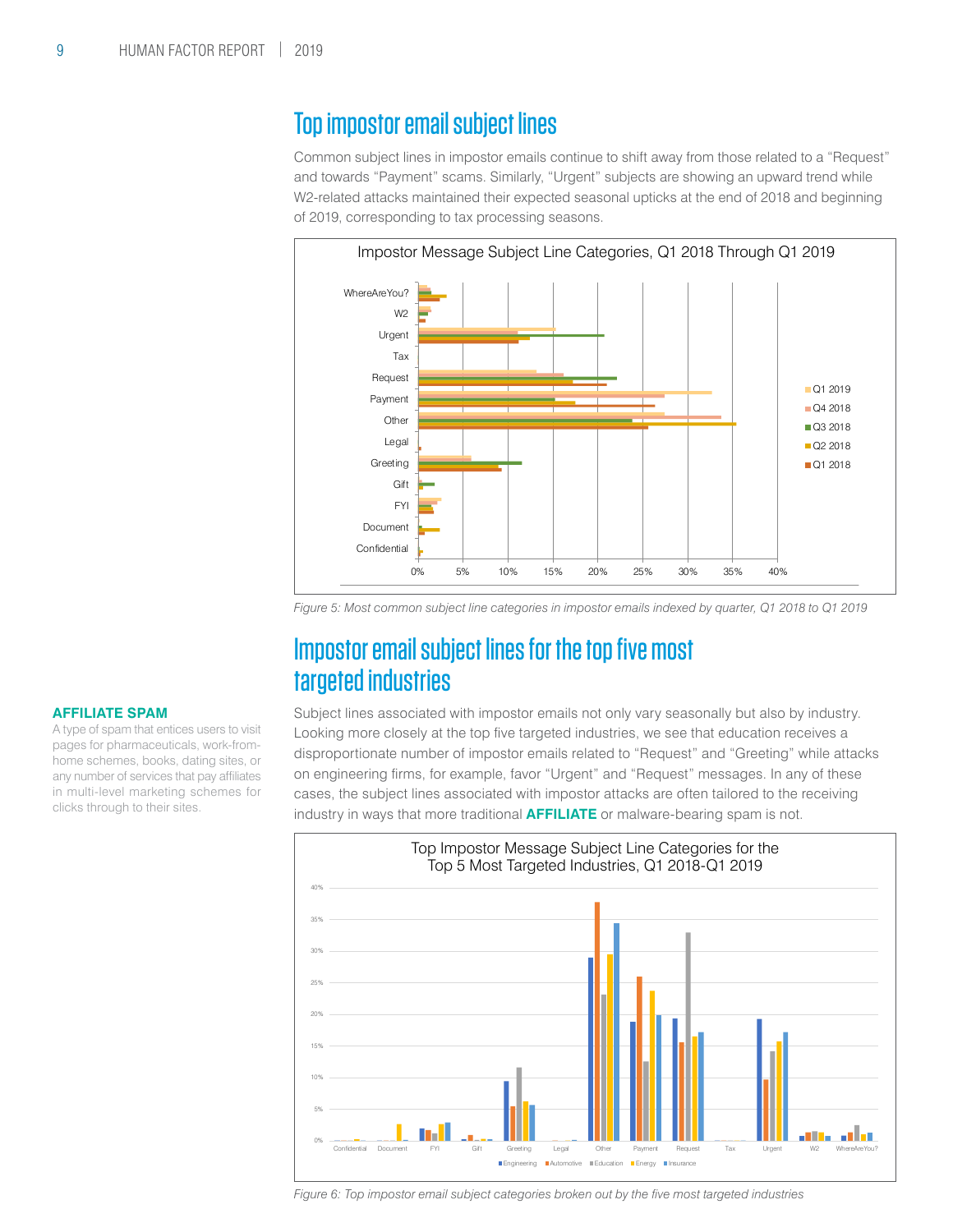# <span id="page-9-0"></span>Impostor message volume by day of week

Impostor message delivery closely mirrors trends observed in previous years, with less than 5% of overall messages delivered on weekends and the largest portion—over 30%—delivered on Mondays. Threat actors capitalize on Monday morning backlogs and social jetlag to more easily fool people with impostor tactics and other social engineering elements. Delivery rates steadily drop off through the week, and delivery rates are nominal when few employees are in the office.



F*igure 7: Relative volume of messages associated with impostor attacks by day of the week*

By way of comparison, overall malicious message volumes sampled in the second quarter of 2019 were distributed more evenly over the first three days of the week and were also present in significant volumes in campaigns that began on Sundays, suggesting that malware actors in general are less concerned about timing than actors focusing on impostor techniques and the inherent social engineering approaches.



*Figure 8: Relative volume of messages associated with all malware attacks by day of the week, Q2 2019*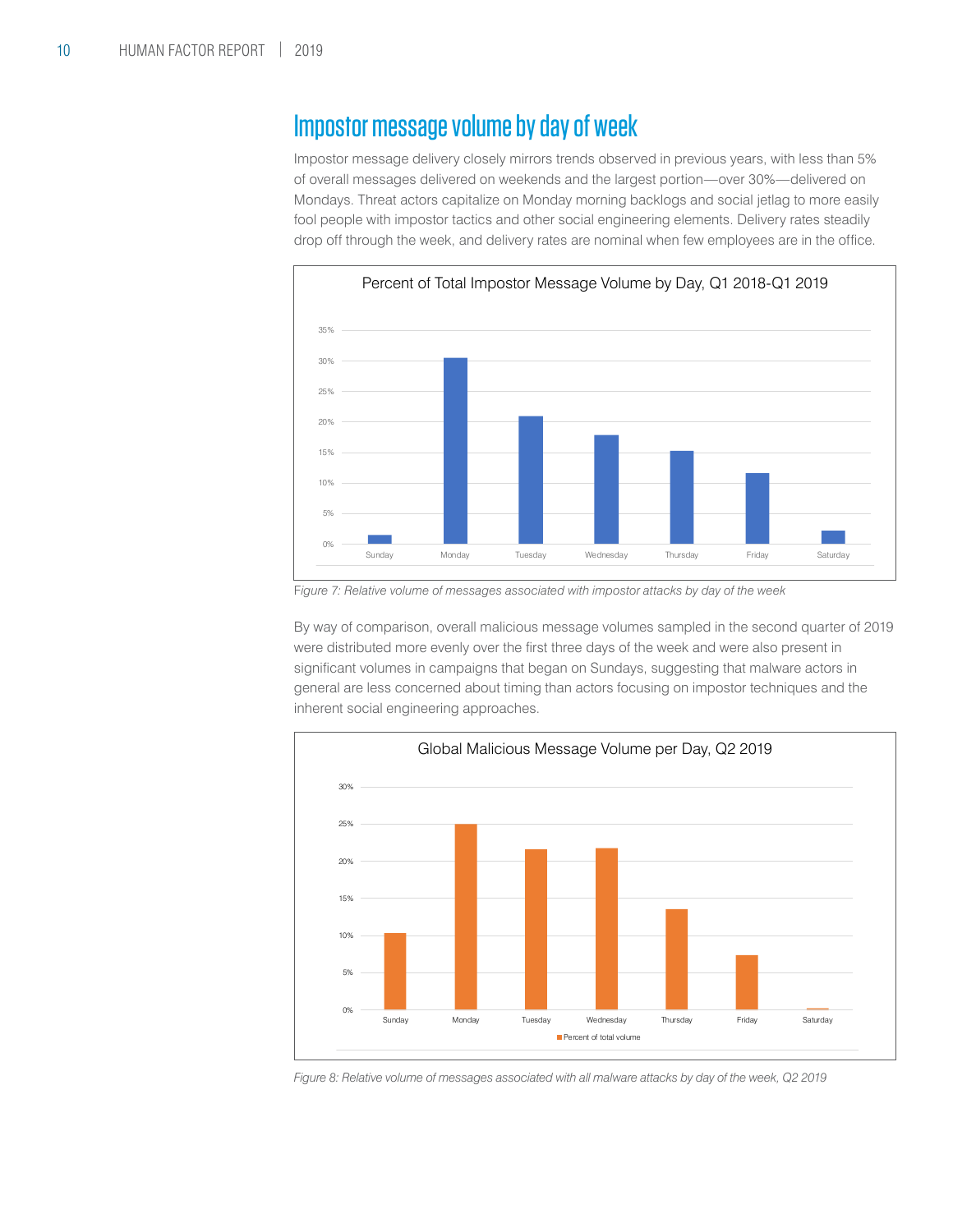#### **SPOOFING**

Forgery techniques that alter the appearance of email headers such that they seem to be from someone else.

## Change in impostor attack vector by quarter

In general, since the beginning of 2018, we have observed an ongoing and steady increase in the frequency with which multiple **SPOOFED** identities are used to target many individuals in organizations. For example, threat actors might spoof the identities of several executives or senior managers, sending a malicious document to a range of employees asking them to read the document. Alternatively, in a more traditional BEC-style attack, several spoofed identities might be used to ask all staff in the Human Resources department to forward W2 information for employees.

While so-called one-to-one and one-to-many attacks were more common when impostor attacks first began to emerge—especially in the context of business email compromise—threat actors appear to be finding success in attacks using more than five identities against more than five individuals in targeted organizations. One point to note, however, is the relative increase, albeit at a smaller scale, in attacks over the last two quarters in which a single spoofed identity was used to target a single individual.



*Figure 9: Relative volume of impostor attacks by type and quarter, Q1 2018 to Q1 2019*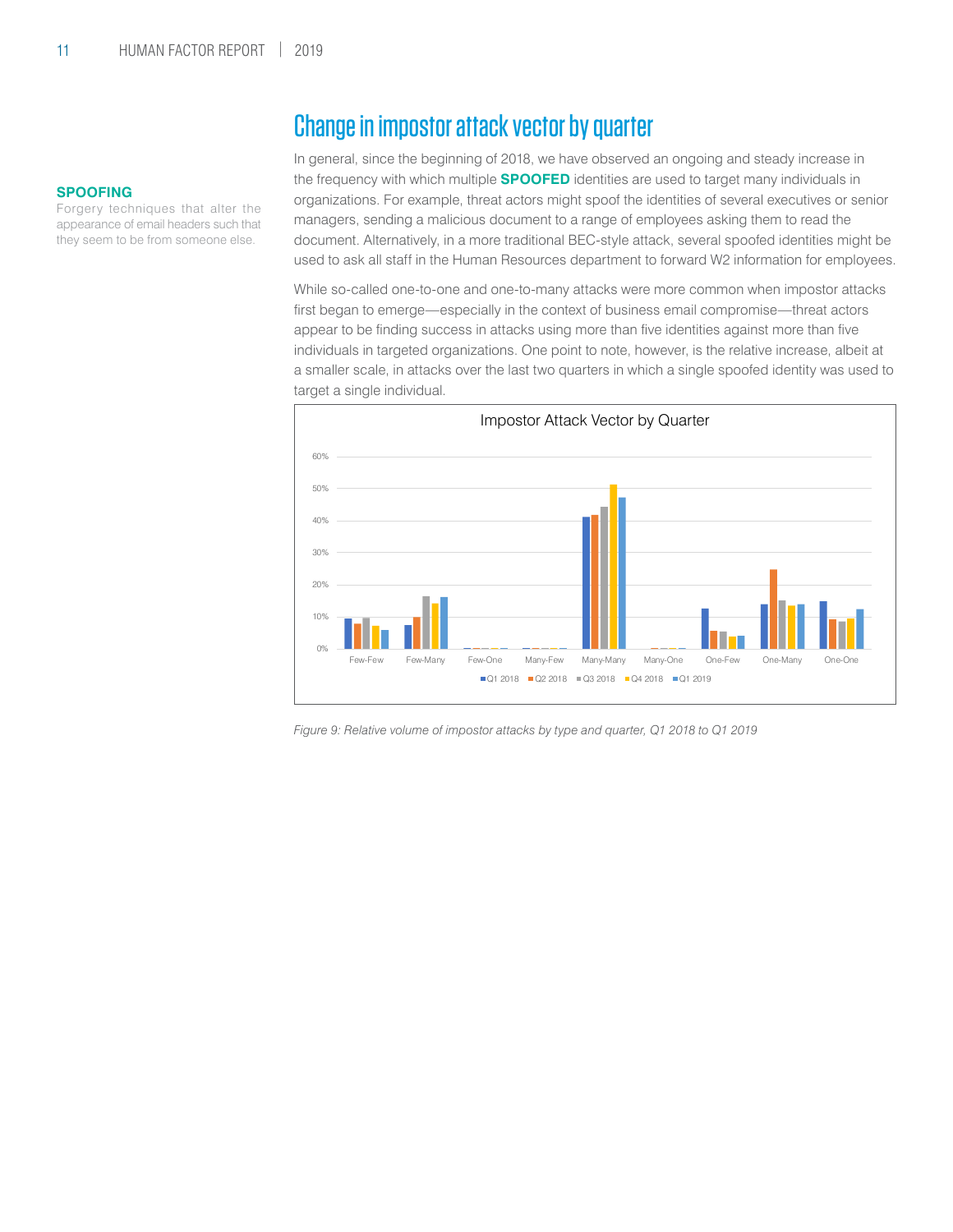## Top 10 industries targeted by malware campaigns

As with phishing, the top industries targeted by malware actors vary from year to year. However, financial services, manufacturing, technology, healthcare, and retail frequently top the list, as they did in 2018.



*Figure 10: Relative total message volumes for malware campaigns in the top 10 most-targeted industries* 

## Relative distribution of malware strains for the top five targeted industries, 2018

Banking Trojans, information stealers, downloaders, and botnets regularly appeared in malware campaigns in 2018 as threat actors continue to favor longer-term information gathering and credential theft over the more damaging but short-term gains associated with ransomware that was endemic in 2016 and 2017. While data presented are from 2018, we have observed similar trends in the first half of 2019.

Note that while the general distribution of malware in aggregate favors banking Trojans, **REMOTE ACCESS TROJANS (RATS)**, and downloaders, individual industries experienced different proportions of malware families. In some cases, specific malware strains were only common in particular industries, based on the modus operandi of the actors targeting the verticals and specific vulnerabilities frequently associated with those industries. For example, the financial services sector tended to see higher volumes of **FLAWEDAMMYY** and **SERVHELPER** as the actor we track as TA505 turned their attention to finance. Technology companies, on the other hand, saw higher proportions of downloaders and banking Trojans, potentially for both financial gain and to load software for stealing intellectual property or launching further attacks. Again, the mail exchanger records (MX records) are noteworthy, as fraudulent domains appear to be coming in line with all domains, although it is not clear why threat actors are now more likely to create MX records for their domains.

#### **REMOTE ACCESS TROJANS (RATS)**

Also known as a Remote Administration Tools, RATs are robust malware that can control most elements of an infected host and provide a range of data to threat actors.

#### **FLAWEDAMMYY**

A remote access Trojan based on leaked source code of the AmmyyAdmin remote administration software.

#### **SERVHELPER**

A backdoor with two variants: One that primarily acts as a RAT and another frequently deployed as a downloader.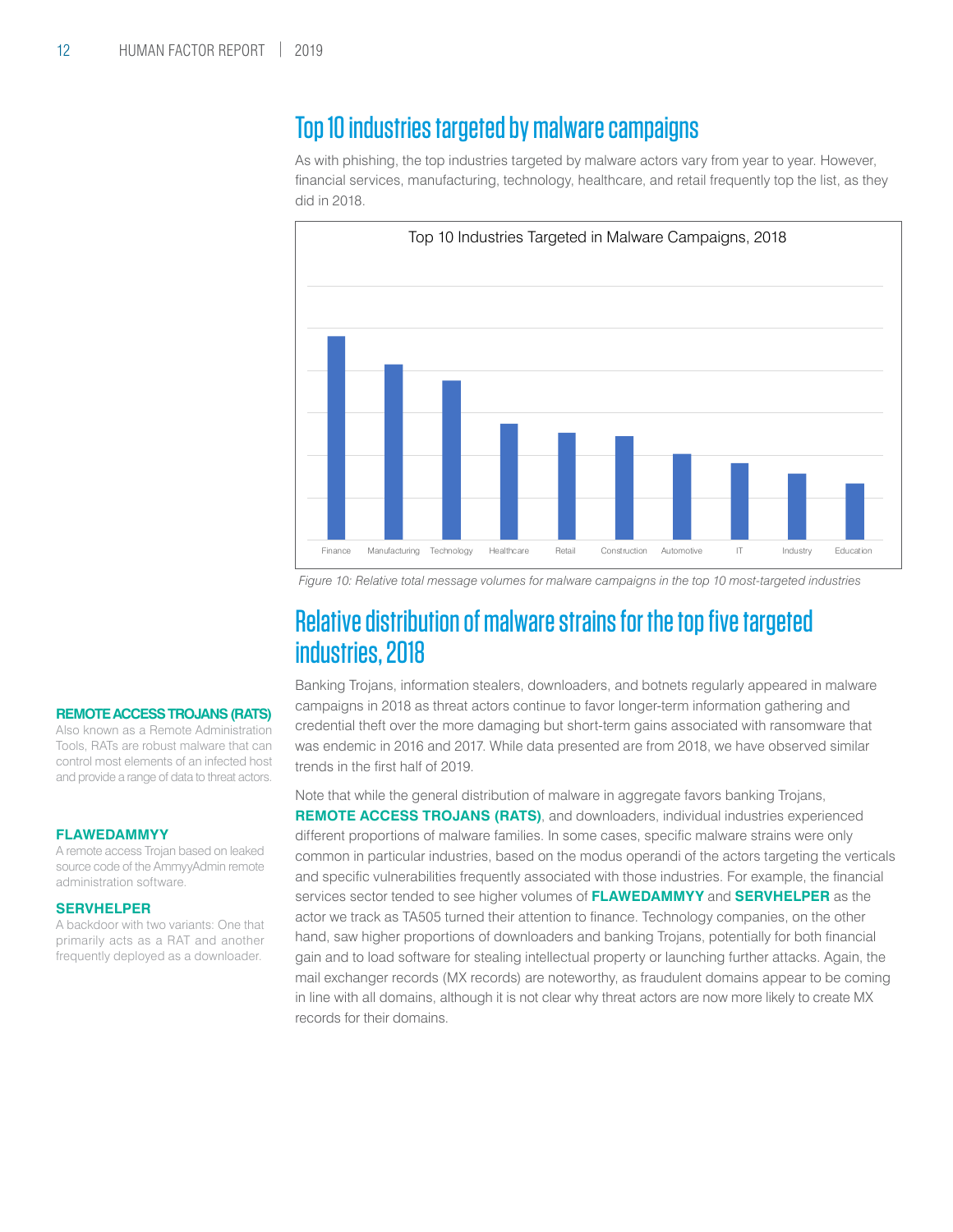



#### **AZORULT**

A robust information stealer originally discovered in 2016.

#### **URSNIF**

A banking Trojan frequently deployed in global and regional campaigns by a range of affiliates.

We have continued to see strong targeting of these industries in 2019. Looking at the breakdowns for the top five gives a sense of how threat actors adapt techniques for various industries in some cases (such as the use of **AZORULT** in financial services). In other cases, threat actors still send broad-based campaigns (such as **URSNIF**) that affect organizations across a range of industries.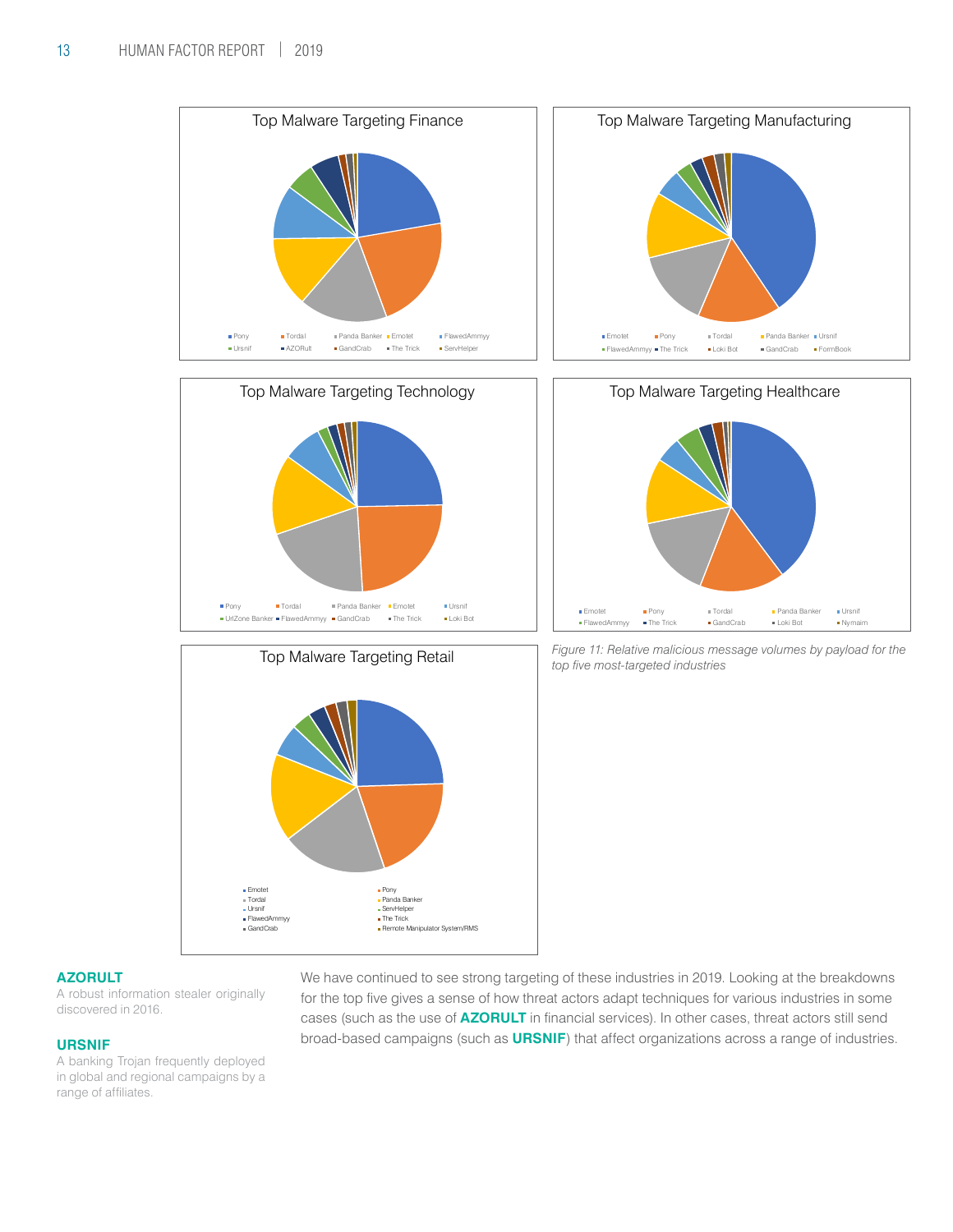# Relative distribution of attack techniques for the top five targeted industries, 2018

Regardless of the malware being distributed, 99% of the malware we observe requires at least some degree of human interaction to infect user devices. With exploit kits continuing to operate at a tiny fraction of their 2016 peak and many software vulnerabilities quickly addressed by more aggressive vendor patching, campaigns throughout 2018 and the first half of 2019 relied on users to click links, open documents, enable macros, bypass security alerts, or unzip malicious executables. In the face of increasingly effective social engineering, people continue to do just that.

Figure 12 shows the most common attack techniques observed in the industries with the highest malware volumes in 2018. Microsoft Office Visual Basic for Applications (VBA) macros are the common thread. Malicious macro-laden documents are the most common vector we observe in aggregate when hosted and distributed with a link or attached to email. However, even the specific vulnerabilities noted below, like CVE-2017-11882, require humans to open the malicious document that leverages the exploit.



Emotet **Contract Convention Convention Convention Convention Convention Convention Convention Convention Convention Convention Convention Convention Convention Convention Convention Convention Convention Convention Convent Panda Banker Communist Service Communist Service Communist Service Communist Service Communist Service Communist Service Communist Service Communist Service Communist Service Communist Service Communist Service Communist FlawedAmmyy** The Trick **CandCrabbe GandCrabbe CandCrabbe CandCrabbe CandCrabbe CandCrabbe CandCrabbe CandCrabbe CandCrabbe CandCrabbe CandCrabbe CandCrabbe CandCrabbe CandCrabbe CandCrabbe CandCrabbe CandCrabbe CandCrabbe** 

Remote Manipulator System/RMS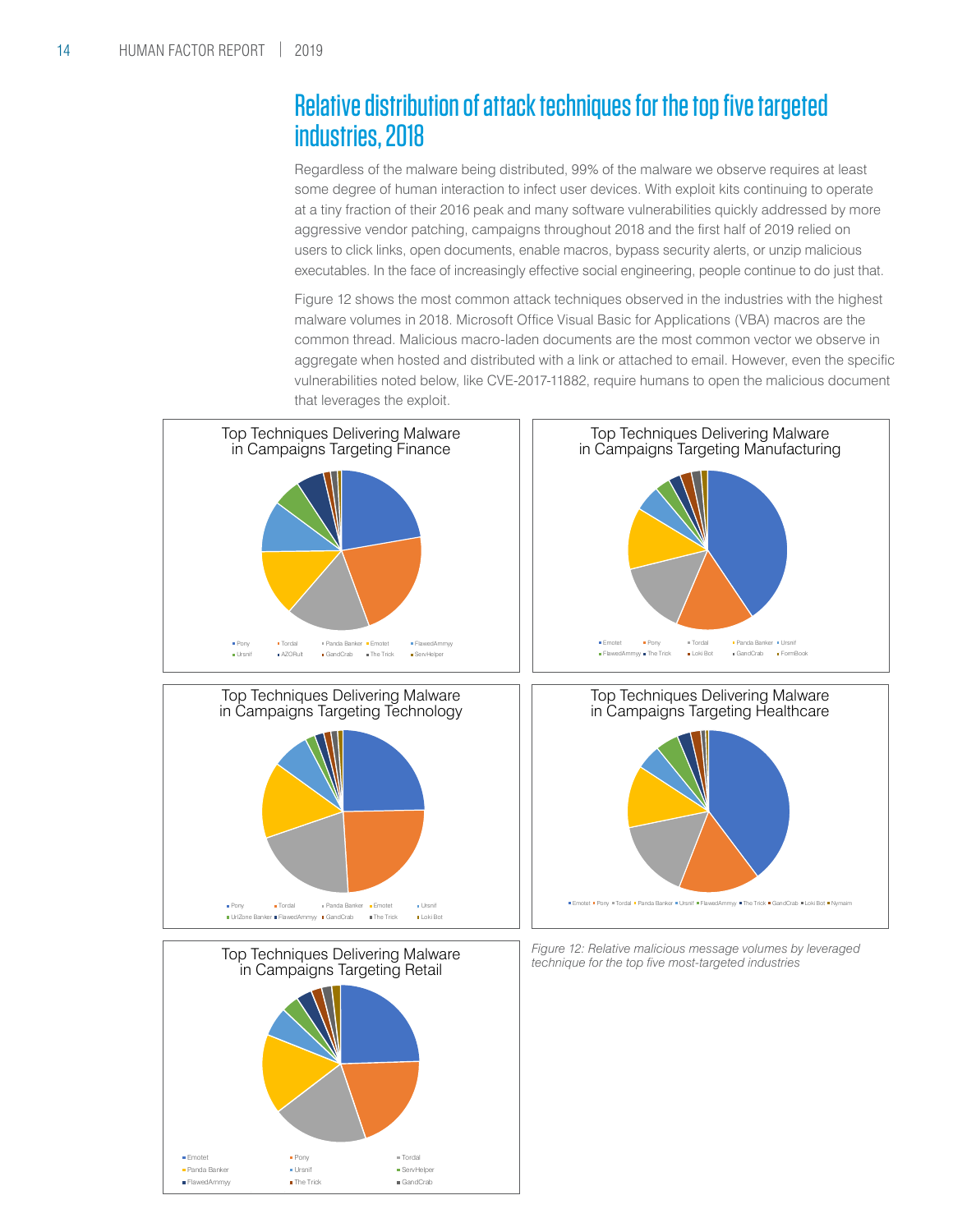## People-centered attack metrics

Attacker strategies go well beyond social engineering and convincing people to click. Threat actors are increasingly focused on getting the right people to click—those with sufficient access and privileges to best establish a beachhead on a network or with those most likely to move funds in a wire transfer scheme, for instance. Attackers also focus on "targets of opportunity," often going after shared accounts that are difficult to secure or accounts with large public and social media footprints. The analyses below quantify the scale and targeting of these so-called "peoplecentered attacks."

# Attack Index Defined

The Attack Index is an aggregate measure of cybersecurity risk for individuals in an organization. Measuring it by person allows businesses to allocate security resources to individuals and departments with the greatest risk of an effective or damaging attack. Looking at summary measures of the index across industries provides a better understanding of the threat landscape, threat actor behavior, and the challenges faced by specific industries over time.

The Attack Index is based on three components:

- Actor type
- Targeting type
- Threat type

Actor type considers the attacker's level of sophistication. For example, an advanced persistent threat (APT) state actor will be given a higher score than a small-scale, financially motivated crimeware actor.

Targeting type speaks to the degree of targeting involved with the threat. Did the threat hit only a small number of global users? Was it focused on a particular user, company, industry, or geography? Or was it a spray-and-pray campaign seen by half the globe? The former will receive a higher score than the latter.

Threat type addresses the type of malware involved in the attack. This considers how dangerous the threat is and how much effort went into the threat. In this case, a RAT or stealer is going to have a higher score than a generic consumer credential phish.

# Attack Index by industry

As noted, attackers are increasingly focused on attacking the "right people" in an organization rather than attacking every user and seeing which attacks are successful. These "right people," whether targets of opportunity or identified users with sufficient access and privilege, generally make up groups of VAPs in an organization. Looking at average Attack Index and the average number of VAPs across industries provides a view of both the overall severity of the threats against organizations in a given industry and the number of accounts within industries that threat actors are able to identify for targeted attacks.

Figure 13 shows that education, for example, is frequently targeted with attacks of the highest severity and has one of the highest average number of VAPs across industries. Financial services, on the other hand, has a relatively high average Attack Index, but appears to do a better job concealing individual identities and accounts from attackers, creating fewer VAPs to attack.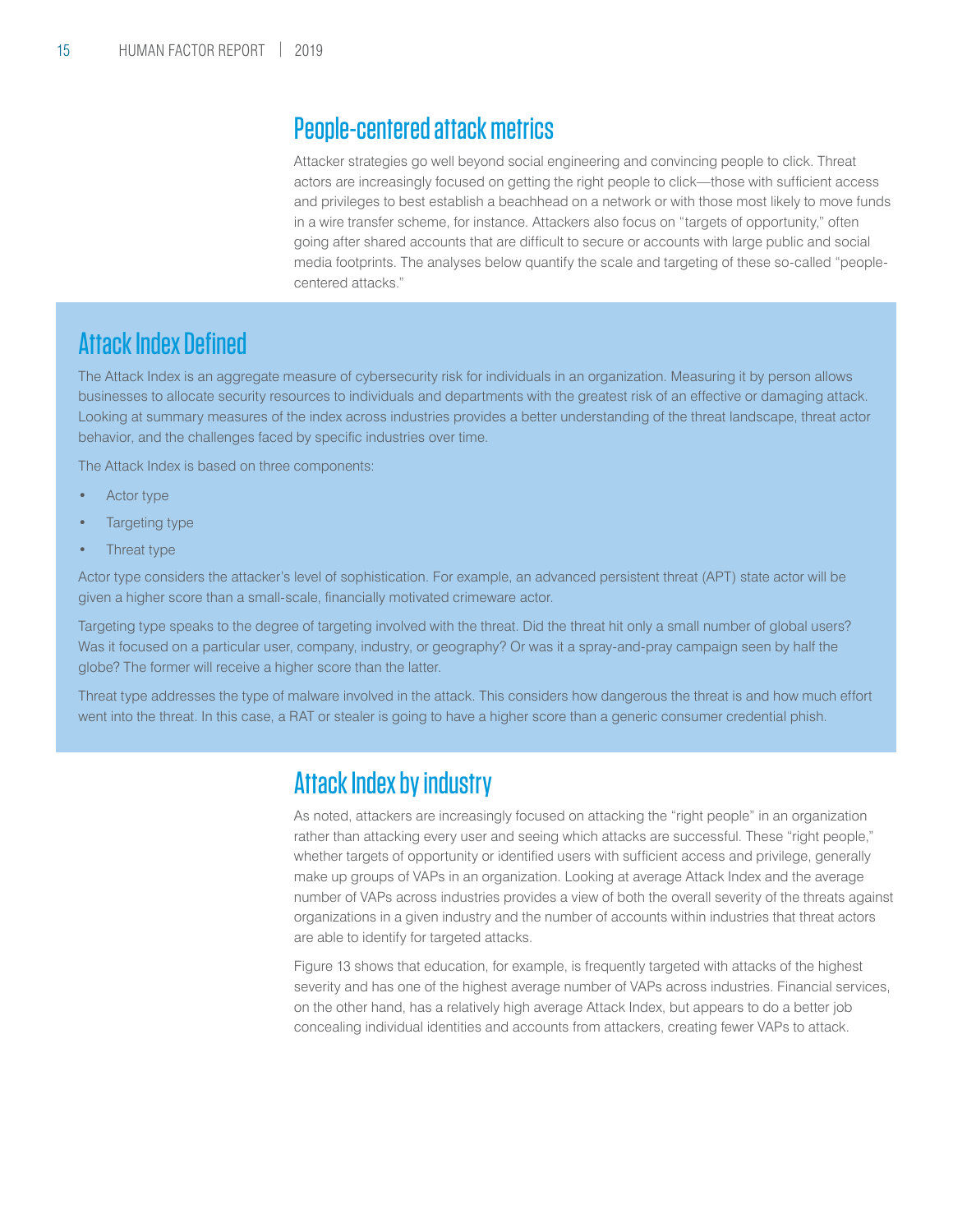

*Figure 13: Average Attack Index associated with major industry groups versus the average number of VAPs per organization in the industry*

# "Very Attacked People" by industry

Figure 14 provides a longitudinal view of the changing number of VAPs per month from September 2018 through February 2019. Seasonal dips around the holidays and the end of the year correspond to fewer targeted attacks overall during this period, while most industries showed an upward trend in the average number of VAPs targeted monthly coming into 2019. Education, heavy industry, and healthcare consistently topped the list with the highest numbers of VAPs calculated monthly.



*Figure 14: Average number of VAPs per organization by industry*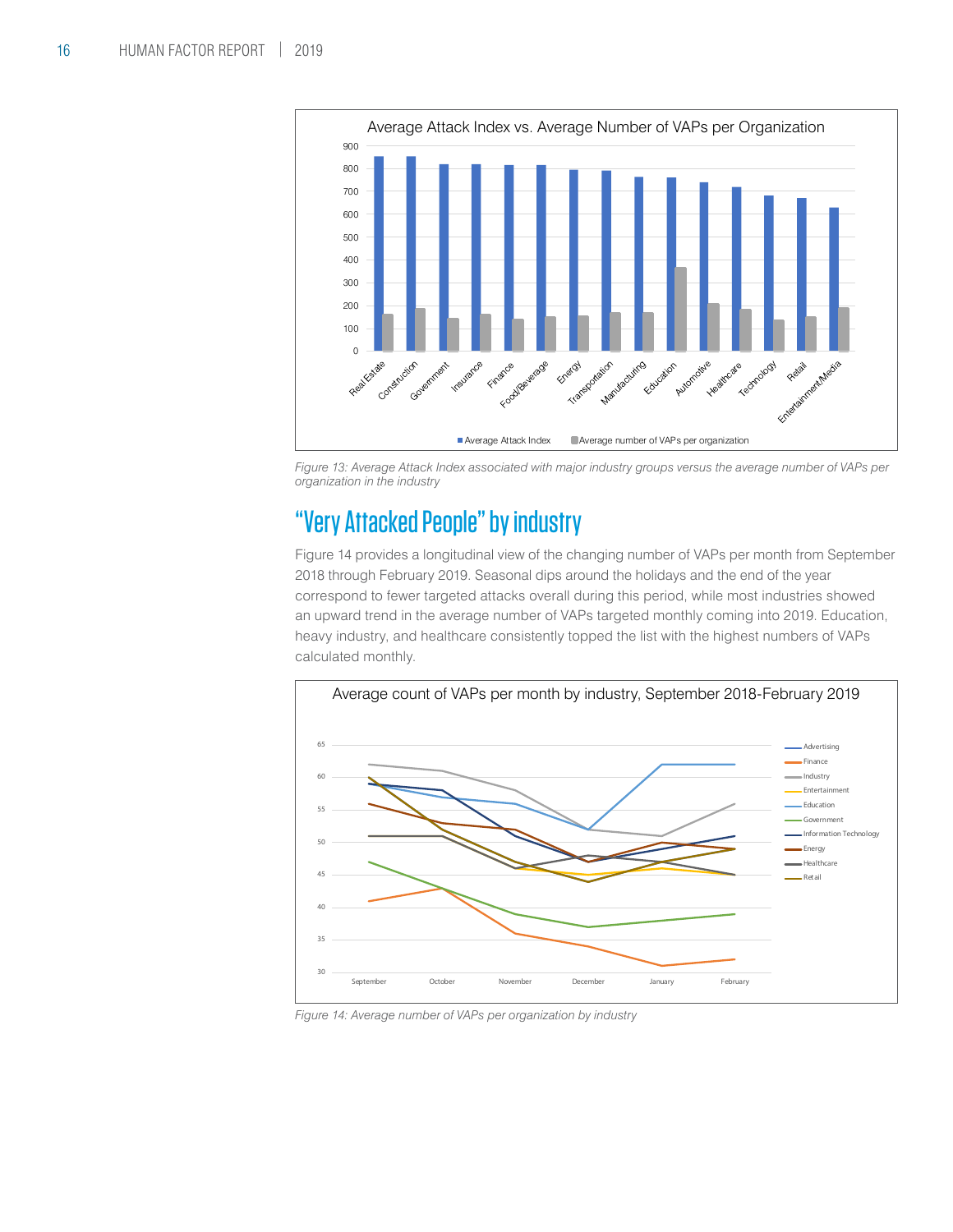## VAP sources

Interestingly, VIPs like C-level executives and board members are often not VAPs. Rather, email addresses for VAPs tend to be more easily identified online than those for VIPs, making it simpler for attackers to discover their contact information and role and target them with high-severity threats. Of the VAPs we examined in a sample across industries, 36% of them could be found online. Note that some VAPs may have been found in more than one place.



*Figure 15: Common sources of VAP identites, 2018*



*Figure 16: Common sources of VIP identites, 2018*

For executives in our sample, only 7% of their email addresses could be discovered online.

However, for the VIPs who are also VAPs, almost 23% of their email identities could be discovered simply by a Google search. The intersection of VAP and VIP represents an area of particular risk for organizations.

# THE INTERSECTION OF VAP AND VIP REPRESENTS AN AREA OF PARTICULAR RISK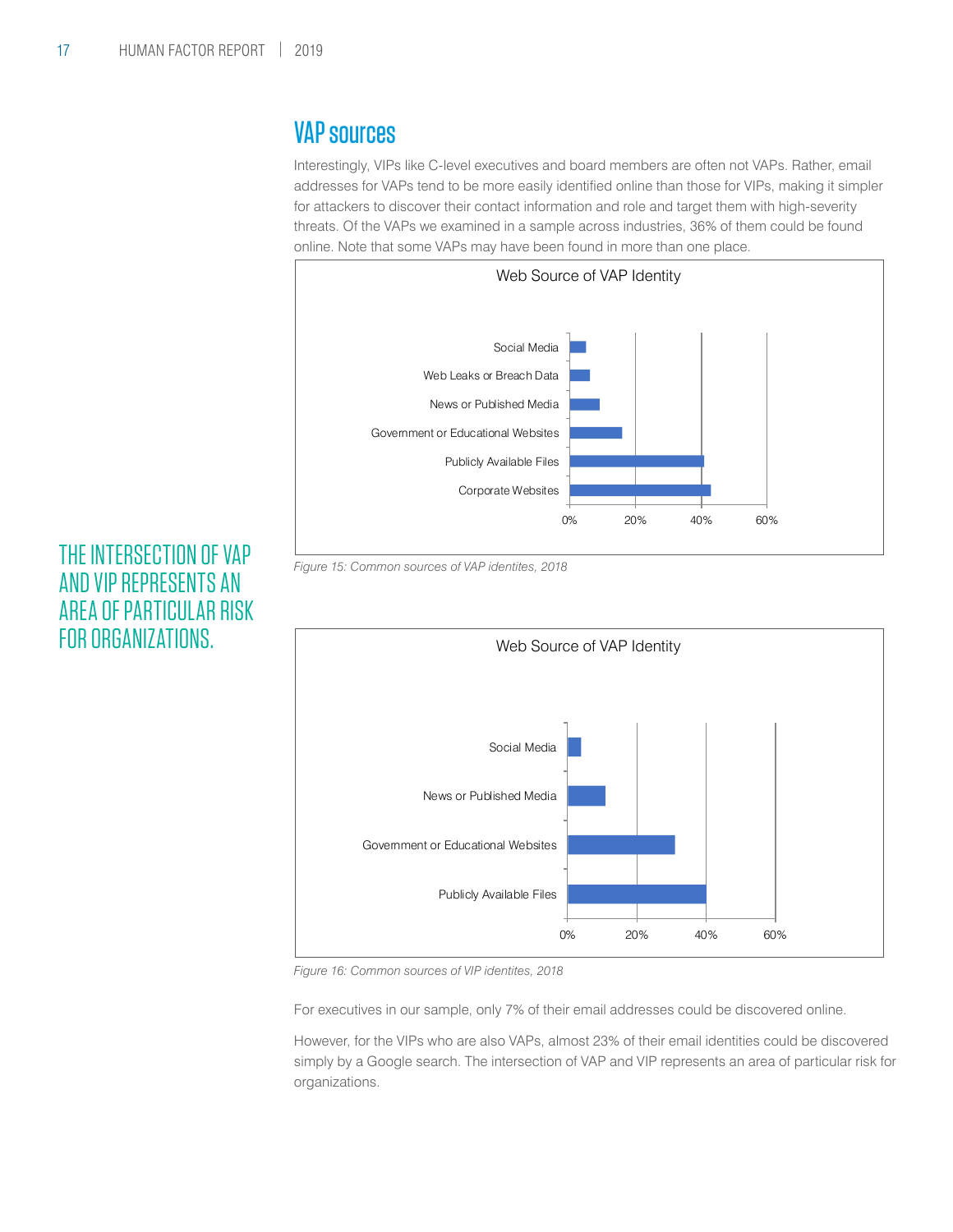SOCIAL ENGINEERING APPROACHES RANGE FROM SIMPLE LURES DESIGNED TO SPARK SUFFICIENT CURIOSITY FOR VICTIMS TO OPEN A MALICIOUS DOCUMENT ATTACHMENT TO MUCH MORE ELABORATE SCHEMES.

#### **GRIFFON**

A JavaScript backdoor frequently leveraged by the Carbanak/FIN7 group in their financially motivated campaigns.

# TOOLS AND TECHNIQUES

Exploiting the human factor is the bread and butter of modern threat actors. Convincing people to take action—whether revealing credentials and sensitive information through phishing attacks or installing malware by following malicious links or opening macro-laden documents—relies on a range of tools and techniques. Each of these techniques builds rapport with individuals, creates believable situations, establishes credibility, and creates a sense of urgency. Several categories of these techniques are outlined below.

## Social engineering basics

Social engineering is at the core of the majority of attacks we observe. Approaches range from simple lures designed to spark sufficient curiosity for victims to open a malicious document attachment—for example, a fake invoice sent to an accounts payable team or a résumé emailed to Human Resources staff—to much more elaborate schemes. These might include threat of a lawsuit over a fabricated incident or threat through exposure of potentially damaging online habits.

While themes vary widely by both actor and intended target, food, shelter, love, and money are perennial favorites. Carbanak Group, for example, is a sophisticated financially motivated actor who uses carefully crafted lures and professional-looking document attachments to distribute multiple strains of malware. For example, a Carbanak campaign in late 2018 featured a document attached to an email in which the sender claimed to have been double-charged and demanded resolution. The document used an increasingly common tactic among threat actors: stolen security vendor branding with claims that the document was protected by the vendor's technology. Embedded instructions to "decrypt" the document, however, were actually the steps to enable macros and allow the installation of malware. In the Carbanak example, these macros installed the **GRIFFON** backdoor. We have observed similar campaigns abusing a range of security company brands for social engineering.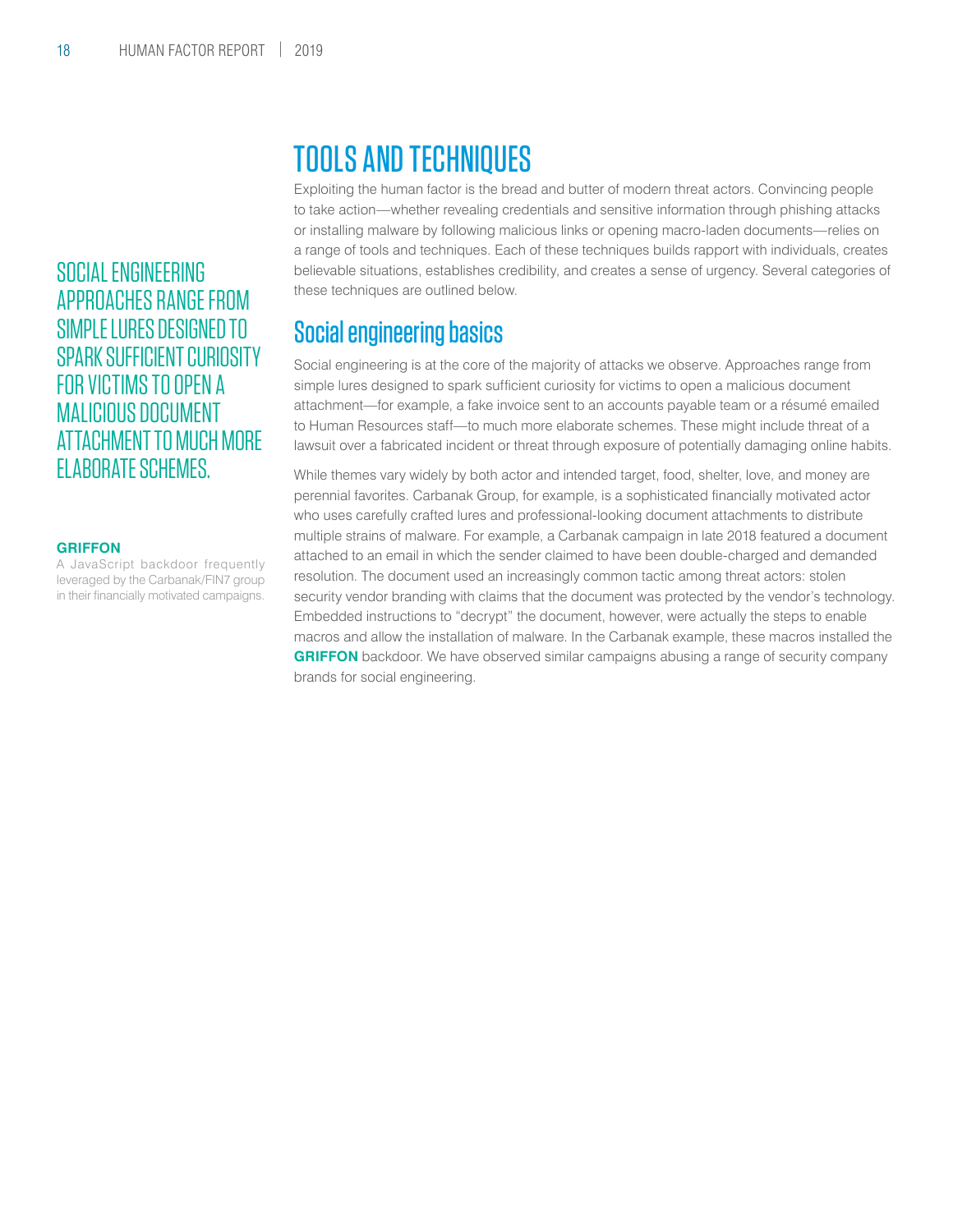This type of social engineering in a convincing lure and a realistic malicious document are typical of Carbanak and often carries into targeting as well. For example, Carbanak frequently targets restaurant chains with lures related to purported cases of food poisoning at a restaurant.

**[Real estate](https://www.proofpoint.com/us/threat-insight/post/homebuyers-routinely-phished-credentials-real-estate-related-lures)** lures also provide noteworthy examples of social engineering. Because real estate transactions often involve contact with multiple parties, high degrees of urgency, the exchange of personal information, and digital signatures, they are frequent targets for criminals engaged in both phishing and malware attacks. Threat actors routinely abuse the DocuSign brand, a trusted source for electronic signatures, at all steps of a real estate transaction. In addition to the frequent abuse of trusted brands like DocuSign and various realty and bank portals, the stress and often unknown elements associated with buying a home or applying for a rental create powerful opportunities for threat actors to leverage the human factor.

Love and sex, on the other hand, prey on the lonely and general concerns about privacy. Dating scams, affiliate spam related to various products, and so-called "sextortion" scams are rampant in email. In sextortion schemes, threat actors send messages claiming to have evidence of the victim's potentially damaging online activities, often backing up their claims with passwords associated with the recipient's email account or publicly available personal information. While the passwords themselves may be guesses or old passwords gleaned from a data breach, the emails are designed to create panic and convince users to quickly pay the sender not to reveal browsing history, compromising webcam photos, and more. In most cases, these are straight blackmail schemes, but we have also detected malware attacks delivered with the scams as well.

Regardless of the particular theme, some degree of social engineering appears in most campaigns. Given that over 99% of the threats we observe require human interaction to execute enabling a macro, opening a file, following a link, or opening a document—the element of social engineering is key to successful attacks. More importantly, this technique is particularly effective, taking advantage of human vulnerabilities when software vulnerabilities are increasingly rare.

# Actor Spotlight: TA557's Fake Jobs

An actor we track as TA557 uses multiple points of contact to complete their social engineering scheme and better establish a relationship with the victim. TA557 sends a LinkedIn invitation to the victim using a legitimate account and then follows up with a personalized email without any malicious content. It is not until a subsequent email that the actor sends a malware-bearing message.

This type of attack, with multiple touch points and deep social engineering, has previously been associated with BEC, a scenario where actors convince victims with access to corporate funds or sensitive information to initiate fraudulent wire transfers or send sensitive personal information to a threat actor posing as a business leader in a position of authority. In this case, however, TA557 uses the interactions to more effectively trick victims into installing malware. We are increasingly observing this cross-pollination of techniques and more effective targeting by malware actors who are capitalizing on the human factor rather than the scale of their attacks.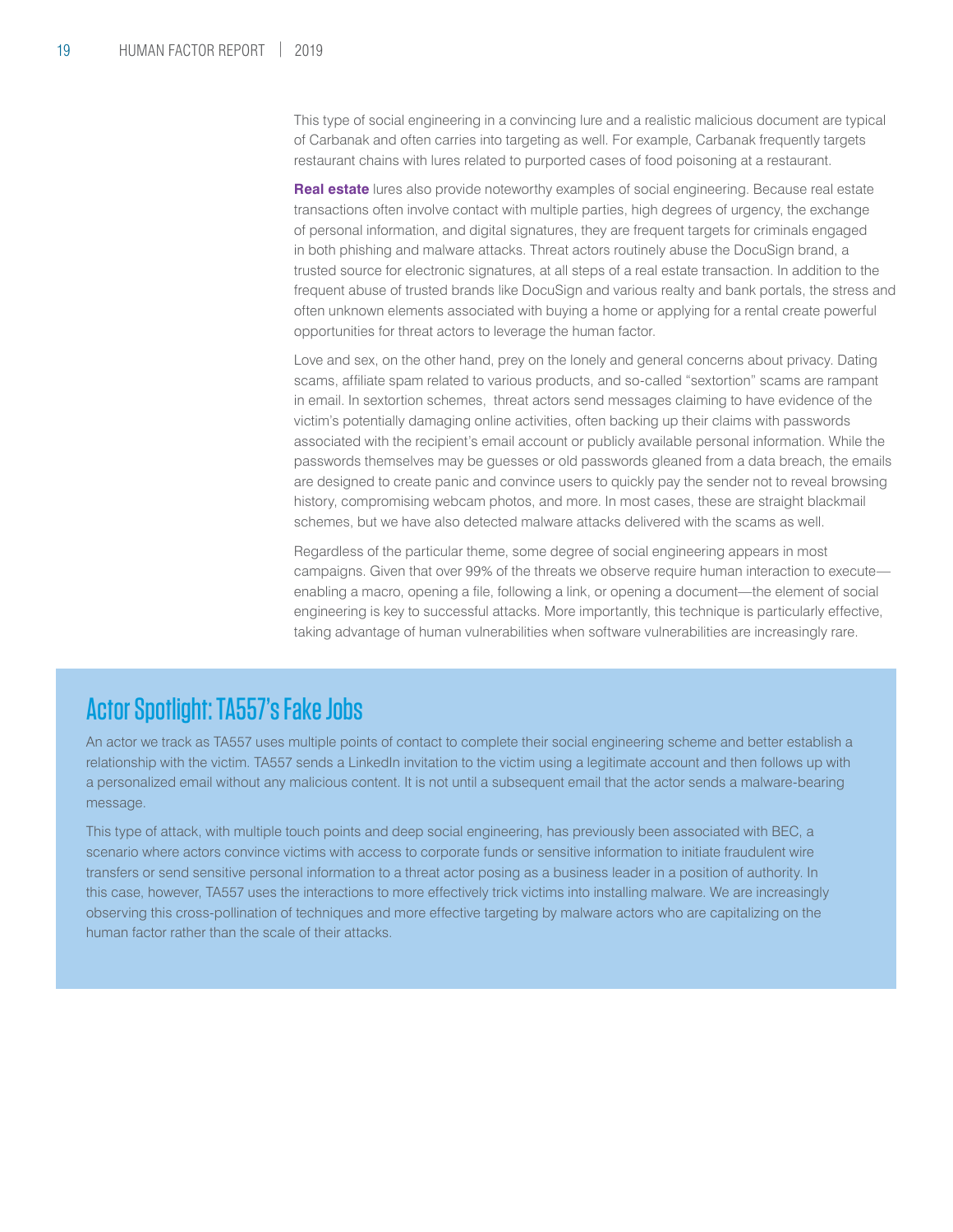## Domain abuse: Brand theft and look-alikes

Believable domains and web presence tangibly support social engineering efforts. Whether malicious and fraudulent websites use stolen branding to create legitimate-looking landing pages or threat actors register domains that resemble those of real brands, fraudulent domains are a critical piece of the cyber criminal's toolkit.

While the frequency with which particular brands are abused changes from month to month, the first half of 2019 bore perennial favorites. Threat actors stole branding and created lures and landing pages most often for

- Major U.S. and international banks
- Amazon and other major retailers
- Cellular providers
- Shipping carriers
- Document signing and electronic faxing services

Hundreds of brands, however, frequently appeared in malicious emails.

Although many threats simply stole visual branding without regard to hosting domains, many others layered domain fraud techniques into their scams. Look-alike domains are increasingly sophisticated, sometimes making use of Unicode characters that render indistinguishably from the ASCII characters for which they are substituted. In other cases, threat actors rely on more traditional approaches, substituting the number three for the letter "E", the number one for the letter "I", and so on. Regardless of the particular substitutions, at a glance, the domains are close enough to the originals to fool even savvy but hurried victims.

Beyond strict look-alikes, threat actors also register seemingly legitimate variations of brandowned domains. For example, acmeanvilssupport[.]com would appear to be associated with acmeanvils[.]com but provides opportunities for social media support account fraud (also known as angler phishing), impostor email attacks, and more.

Notably, these domains feature secure certificates at much higher rates than domains across the web, creating a false sense of security and privacy for potential victims. Recent Proofpoint research demonstrated that fraudulent domains implemented **SECURE SOCKETS LAYER (SSL)** certificates at three times the rate of their legitimate counterparts. At the same time, threat actors tended to register .com domains for these schemes, further adding to the sense of trust and familiarity that cannot be achieved with **TOP-LEVEL DOMAINS (TLDS)**.



*Figure 17: Top TLDs appearing in fraudulent domains 2018. Note that ".xn--p1ai" is the ASCII equivalent of the Cyrillic Unicode text representing the .ru TLD*

#### **SECURE SOCKETS LAYER (SSL)**

Encryption technology used to ensure that communication between a web browser and a web server cannot be intercepted by third parties.

#### **TLD**

Top-level domains refer to the .com, . net, .biz, and other broad domain types administered by the international body ICANN and available to register based on specific requirements and organization types.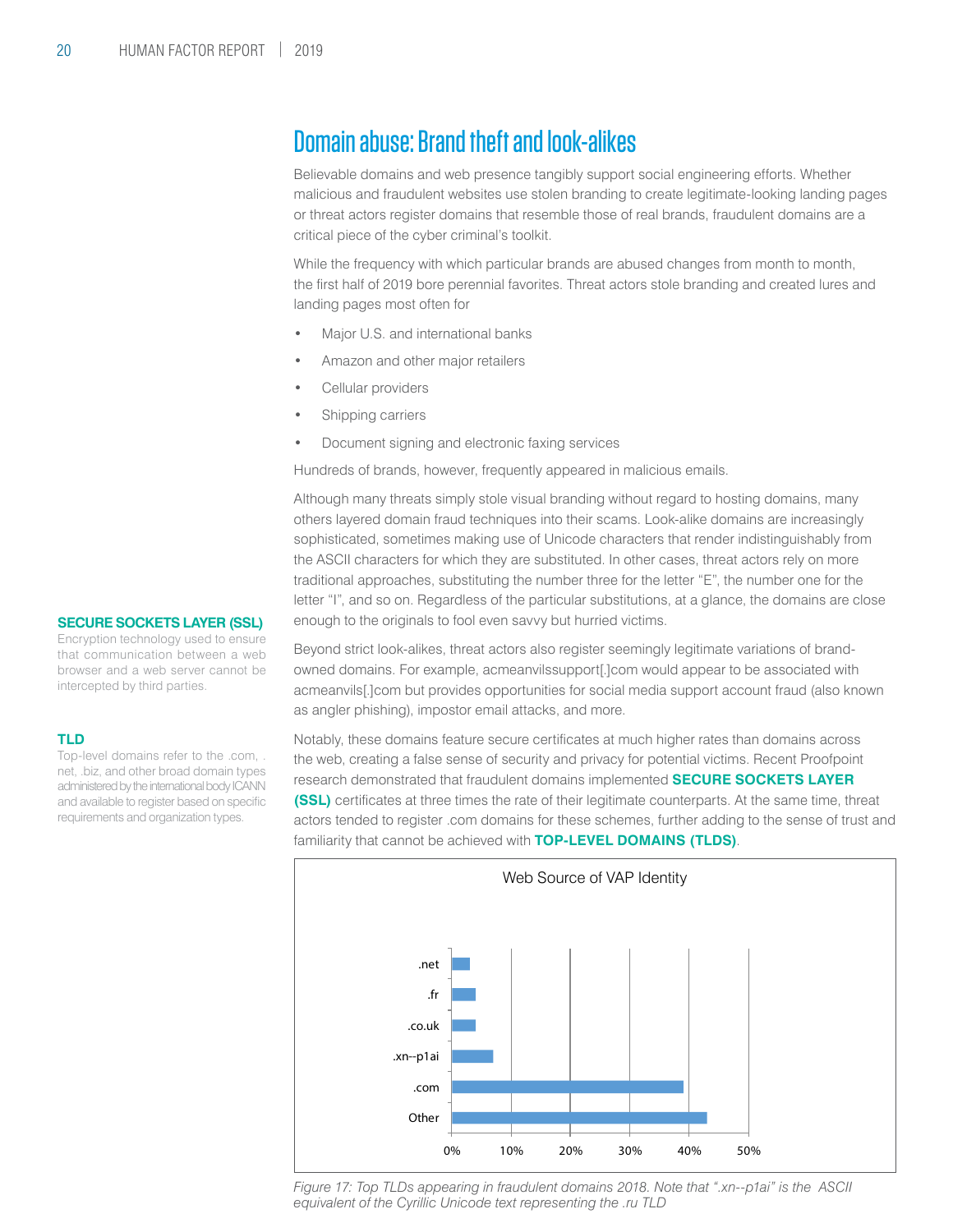# Good for bad: Leveraging legitimate infrastructure

As we increasingly move infrastructure to SaaS platforms and rely on a variety of file-sharing, collaboration, and communications tools, threat actors take advantage of their familiarity and frequent whitelisting to distribute malware, host phishing templates, and more. Frequently abused platforms include:

- Document collaboration services like Google Drive and Microsoft Office 365
- File-sharing services like Box and Dropbox
- Mass mailing services like MailChimp and SendGrid
- Payment services that allow outbound mailing of invoices
- Social media platforms

Recently, we detected sophisticated phishing templates **[hosted on GitHub](http://hosted on GitHubhttps://www.proofpoint.com/us/threat-insight/post/threat-actors-abuse-github-service-host-variety-phishing-kits)**, a ubiquitous platform for code development that includes free hosting for projects, while campaigns hosting malware on Google Drive, Microsoft SharePoint, and other similar services are almost daily occurrences. Not only can these attacks bypass traditional defenses because legitimate uses prevent organizations from blacklisting them, but they also leverage the human factor quite effectively. Because we are conditioned to open links received in notification emails from these services, users often do not consider that the links may lead directly to malware or to credential phishing.

In fact, although the human factor is focused on attacks against people rather than infrastructure, SaaS infrastructure is the exception that makes the rule. If attackers can infiltrate SaaS platforms, they can launch a range of secondary attacks like those described above that are hard to detect algorithmically and even harder to spot by users. In addition to using the platforms to send spam or host malicious content, they can conduct internal phishing that require sophisticated detection mechanisms to separate from legitimate emails from trusted colleagues. The widespread availability of credential dumps has also provided threat actors with deep data mining capabilities that inform credential-stuffing attacks and other intelligent brute-force attacks on SaaS platforms.

Equally important, people often reuse passwords—another element of the human factor making even badly dated credential dumps useful sources of information for attackers looking to compromise SaaS accounts and platforms. Recent Proofpoint research discovered that 45% of organizations have at least one compromised account and 6% have at least one VIP account compromised, making effective internal phishing and BEC relatively easy for attackers.

## Impostor attacks

Impostor attacks leverage a range of techniques to convince victims that they are actually communicating with a trusted entity. These include display-name spoofing, domain spoofing, and look-alike domains and may lead to wire transfer fraud, angler phishing, malware attacks, and more. The unifying attribute, however, is "identity deception," where threat actors pretend to be a CEO, a colleague, a business partner, or even support staff for a given brand interacting with customers. These are differentiated from more common attacks that simply use throwaway attacker-owned addresses and domains to launch and host malware and phishing attacks.

While impostor attacks were initially most closely associated with BEC, they are proving highly effective tools for a range of payloads and attacks. If employees receive a document that appears to be from <ceo name>@yourcompany.com, they are far more likely to open it than if it comes from <randomname>@gmail.com.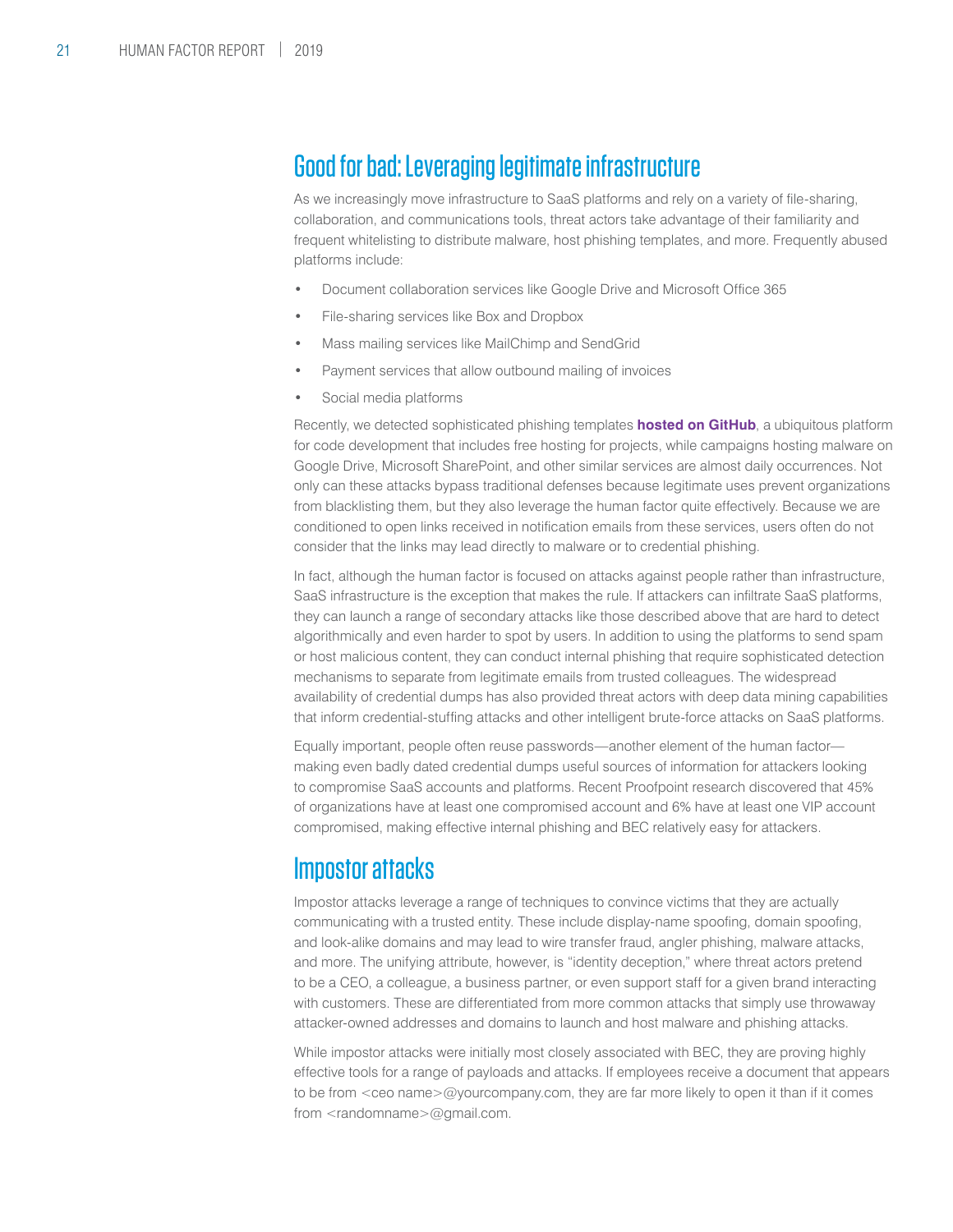Impostor attacks continue to evolve. Figures 5-8 suggest a number of seasonal and industry trends, with threat actors continuing to focus on so-called many-to-many attacks. While early BEC attacks usually involved a single spoofed identity targeting a small number of users, attackers now often spoof many identities and send impostor attacks to many individuals within a given organization. These attacks tend to be much smaller in scale than traditional malware attacks that can blanket an organization, but the broader targeting appears to be netting greater returns for actors than earlier approaches.

45% OF ORGANIZATIONS HAVE AT LEAST ONE COMPROMISED ACCOUNT AND 6% HAVE AT LEAST ONE VIP ACCOUNT COMPROMISED. The attacks are also tailored to the targeted industry, with education, for example, favoring subjects related to "Requests" and "Greetings" while engineering firms are more likely to see "Urgent" subject lines. Seasonal trends, on the other hand, show payment demands, for example, accelerating in the first quarter of 2018 and 2019. Yet company size continues to have no appreciable effect on the frequency or nature of impostor attacks. Social engineering in these attacks is effective and lucrative, regardless of company size.

This type of tailor-made attack represents the current state of the art in social engineering and exploitation of the human factor.

# CONCLUSION

The human factor defines the actions and motivations of most threat actors today. The vast majority of attacks prey on people and human nature. Even automated exploits are frequently deployed in ways that still require initial execution by users rather than devices. With the widespread deployment of SaaS platforms and rising incidence and sophistication of impostor attacks, the stakes are higher than ever for organizations. People remain the primary target of attackers and the last line of defense for organizations, making a focus on people, as well as more traditional layers of security and training, critical to a holistic approach to defense.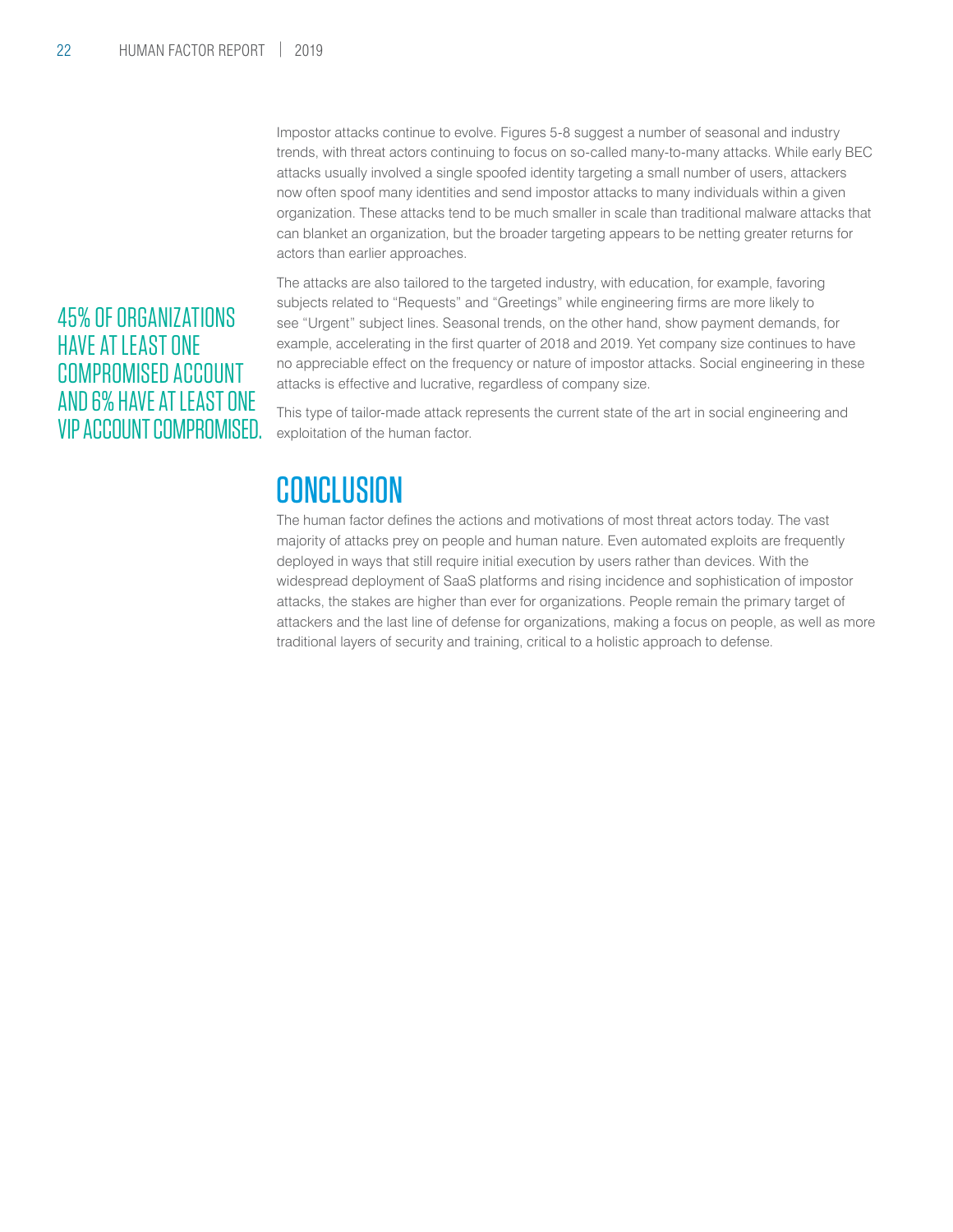# RECOMMENDATIONS

Today's threats require a people-centric approach to keeping users safe. We recommend the following as a starting point:

- Adopt a people-centered security posture. Attackers do not view the world in terms of a network diagram. Deploy a solution that gives you visibility into who's being attacked, how they're being attacked, and whether they clicked. Consider the individual risk each user represents, including how they're targeted, what data they have access to, and whether they tend to fall prey to attacks.
- Train users to spot and report malicious email. Regular training and simulated attacks can stop many attacks and help identify people who are especially vulnerable. The best simulations mimic real-world attack techniques. Look for solutions that tie into current trends and the latest threat intelligence.
- At the same time, assume that users will eventually click some threats. Attackers will always find new ways to exploit human nature. Find a solution that spots and blocks inbound email threats targeting employees before they reach the inbox. Isolate suspicious and unverified URLs in email. And stop outside threats that use your domain to target customers.
- Build a robust email fraud defense. Email fraud can be hard to detect with conventional security tools. Invest in a solution can manage email based on custom quarantine and blocking policies.
- Protect your brand reputation and customers in channels you don't own. Fight attacks that target your customers over social media, email, and the web—especially fake accounts that piggyback on your brand. Isolate users' personal browsing and webmail from your environment. And look for a complete social media security solution that scans all social networks and reports fraudulent activity.
- Partner with a threat intelligence vendor. Focused, targeted attacks call for advanced threat intelligence. Leverage a solution that combines static and dynamic techniques to detect new attack tools, tactics, and targets—and then learns from them.